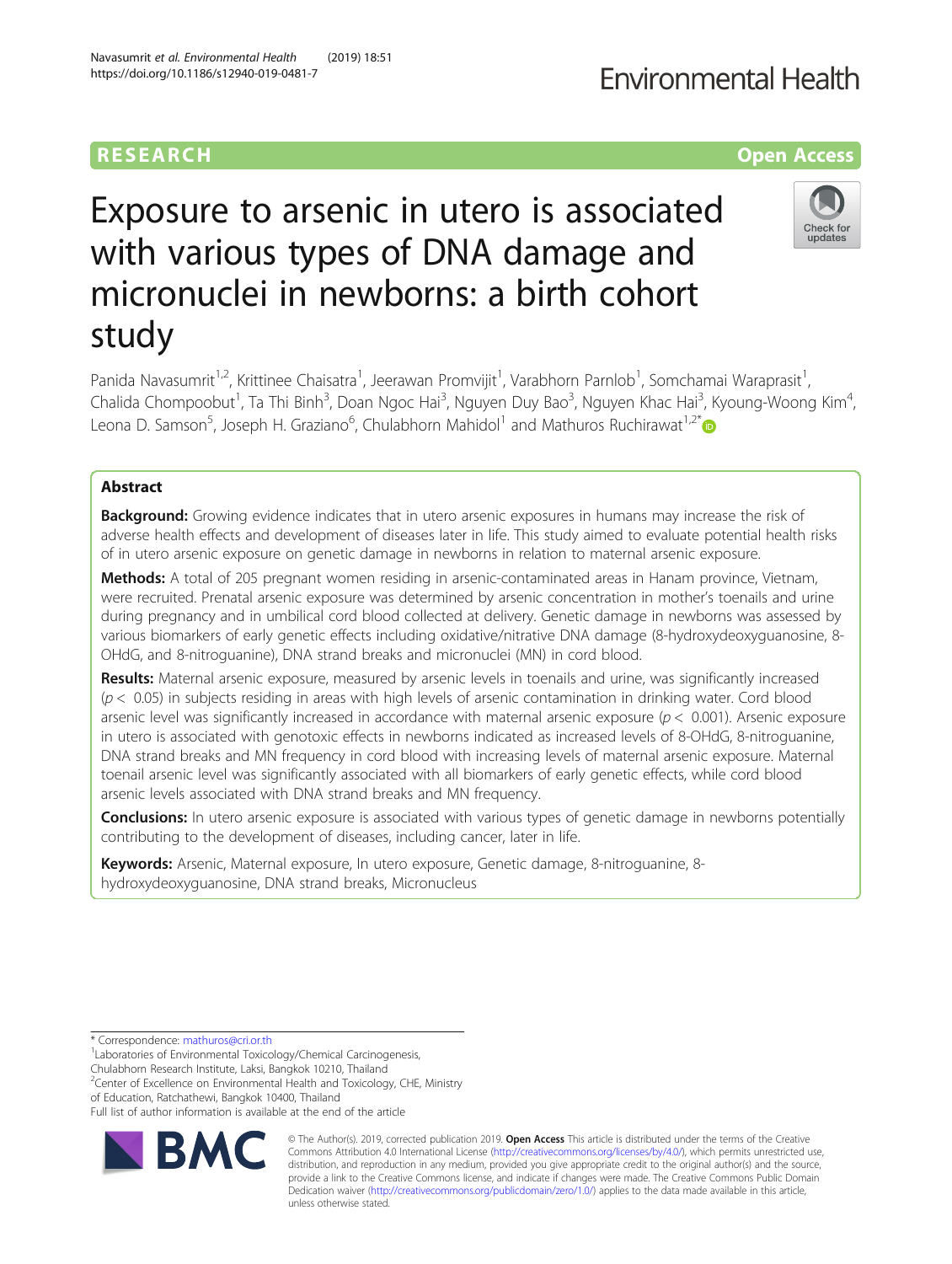#### Background

It has been estimated that 160–200 million people worldwide are exposed to levels of inorganic arsenic (iAs) in drinking water that exceed the World Health Organization (WHO) safety standard of 10 μg/L [\[1](#page-13-0)]. In Southeast Asia, groundwater, a primary source of drinking water, has been found to be a significant source of iAs exposure. Vietnam is one of the Southeast Asian countries facing serious public health problems from arsenic contamination of groundwater. The population at risk for chronic arsenic poisoning from exposure to arsenic-contaminated groundwater is approximately 10 million in Vietnam's Red River delta [[2\]](#page-13-0) and 16 million in the Mekong Delta in Vietnam and Cambodia [\[3\]](#page-13-0).

In Vietnam, one of the areas with the highest arsenic contamination is Hanam province, located 60 km from Southern Hanoi, where the level of arsenic in groundwater varied from 1 to  $3050 \mu g/L$  [\[4](#page-13-0)]. Sand-filtered drinking water from various sources such as groundwater, piped water, and rainwater are commonly used in this area. More than 50% of the stored water, however, contained arsenic levels above the WHO recommended value [\[5](#page-13-0)]. Although skin cancer risk in adults due to consumption of filtered piped water was increased, the cancer risk would be 11.5 times higher if the water was not filtered [\[6](#page-13-0)].

In utero and early life exposures to arsenic in humans increase the risk of adverse health effects [\[7](#page-13-0)] and have been related to elevated risk of respiratory disease, cardiovascular disease, and cancer later in life [\[8](#page-13-0)]. Exposure to arsenic during pregnancy is of particular concern because it represents the period of vulnerability to toxicants for both mother and child. Fetal development represents an extremely rapid phase of organogenesis and growth, and is therefore highly sensitive to adverse effects of toxic exposures [\[9](#page-14-0)].

Evidence from human population studies suggests early life-stage sensitivity to iAs-induced carcinogenicity. Specifically, a population in Antofagasta, Chile, exposed to high levels of iAs in drinking water (0.87 ppm) in utero and/or during early childhood for a discrete period of 12 years had higher rates of lung, bladder, laryngeal, kidney and liver cancer mortality as adults, compared to other Chileans in the same age group [[10\]](#page-14-0). Evidence obtained in mice also suggests that in utero exposure to iAs increases suscepti-bility to developing cancer later in life [[11\]](#page-14-0).

Arsenic-induced carcinogenesis involves the generation of reactive oxygen and nitrogen species (ROS/ RNS) resulting in oxidative stress, which in turn induces genomic instability through DNA damage [[12\]](#page-14-0) and other genotoxic effects such as micronuclei (MN) formation and chromosome aberrations [\[13](#page-14-0)]. MN frequency in mononucleated cells provides an estimation of genome damage accumulated over a long period prior to blood sampling, whereas MN in binucleated cells represents the lesions that recently occurred. Arsenic exposure generates ROS during its biotransformation; trivalent arsenic is able to function as the main inducer of ROS generation within the cells  $[14]$  $[14]$ . In addition, ROS influences the activation of NF-κB, resulting in upregulation of inflammatory cytokines [[15](#page-14-0)]. Activation of pro-inflammatory cytokines can trigger oxidant-generating enzymes, such as NADPH oxidase, myeloperoxidase, and inducible nitric oxide synthase, to produce ROS and RNS [[16\]](#page-14-0). ROS and RNS induce the formation of mutagenic oxidative DNA lesions such as 8-oxo-7,8-dihydro-2′-deoxyguanosine (8-OHdG) and 8-nitroguanine, respectively. These are mutagenic lesions that preferentially lead to G:C to T:A transversion mutation [\[17](#page-14-0)]. Oxidative and nitrative stress, therefore, contribute to the damage of biomolecules, such as DNA, RNA, lipids, and proteins, leading to an increase in mutations, genomic instability, epigenetic changes, and protein dysfunction, and play roles in the carcinogenic process. 8-OHdG has been recognized as a good biomarker of oxidative DNA damage and 8-nitroguanine is associated with inflammation-related cancers such as cholangiocarcinoma [[18,](#page-14-0) [19\]](#page-14-0).

A recent study in a Thai cohort showed that arsenic exposure in utero increased levels of urinary 8-nitroguanine in newborns which significantly correlated with increased expression of inflammatory genes (COX2, EGR1 and SOCS3) in cord blood [\[20\]](#page-14-0). A follow-up study showed that these arsenic-exposed children had increased urinary 8-nitroguanine [\[20](#page-14-0)] and salivary 8-OHdG as well as decreased expression of human 8-oxoguanine DNA glycosylase 1 (hOGG1), suggesting a defect in the repair of 8-OHdG [\[21\]](#page-14-0). These observations support the earlier findings in the same cohort that prenatal arsenic exposure increased expression of genes involved in various biological networks such as apoptosis, stress responses and inflammation [[22](#page-14-0)].

In addition to DNA base damage, iAs can induce DNA strand breaks even at low concentrations [\[23](#page-14-0)]. Arsenic-induced DNA strand breaks are caused either directly by ROS attacks on the DNA bases or indirectly during the course of base excision repair [[24\]](#page-14-0). Moreover, arsenic is a known inducer of chromosome aberrations [[25\]](#page-14-0). Several studies have performed cytogenetic monitoring by using chromosome aberrations, sister chromatid exchanges and micronucleus (MN) assays in order to detect genotoxic effects in various populations exposed to arsenic [[26\]](#page-14-0). An increase in MN frequency in arsenic-exposed individuals in peripheral blood lymphocytes in Chile, in buccal and urothelial cells in India and in buccal cells in Argentina, where the mean arsenic concentrations in drinking water were  $> 750 \mu g/L$ ,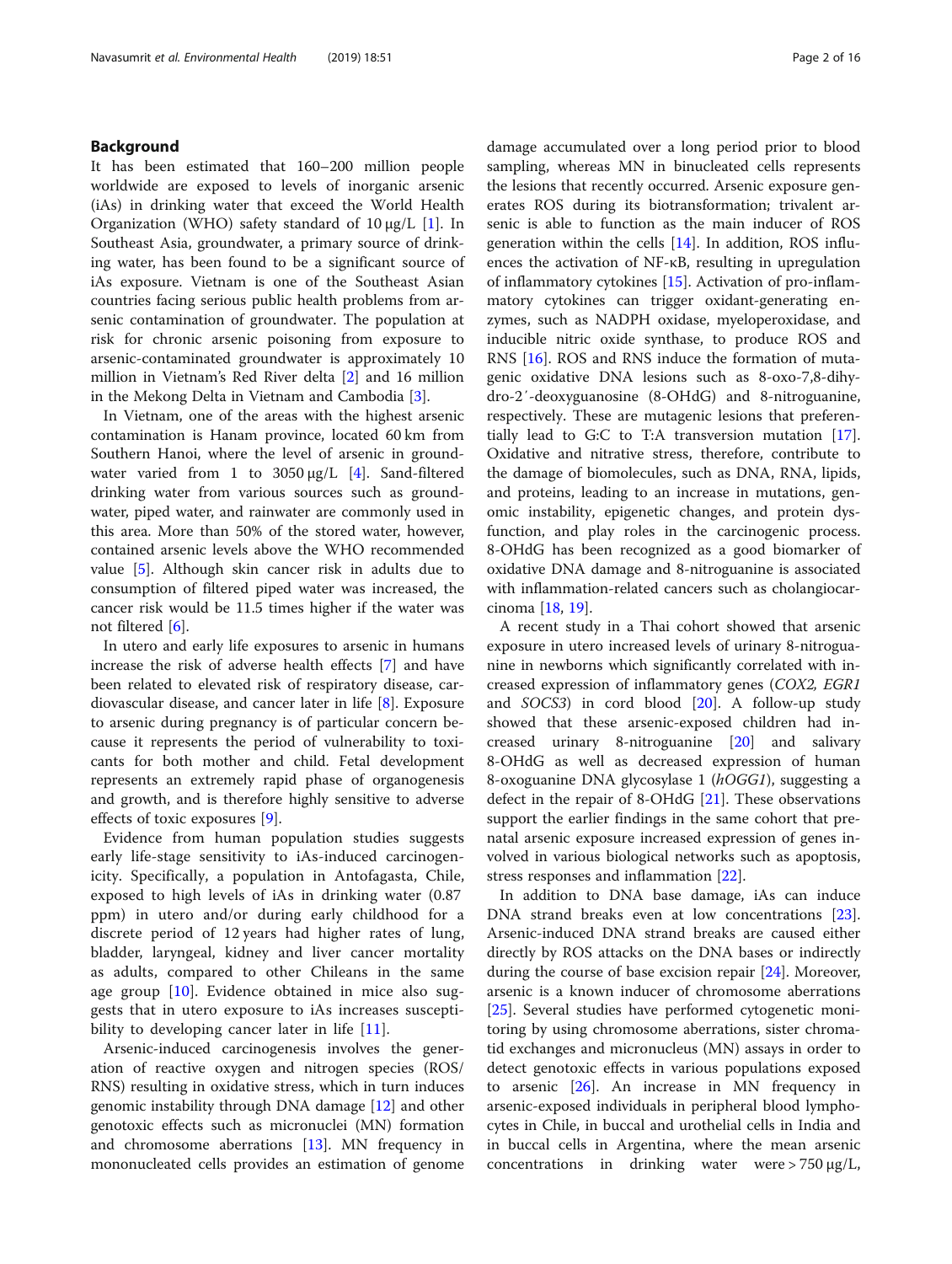214.7 μg/L, and 200 μg/L, in Chile, India, and Argentina, respectively, has been reported [\[27\]](#page-14-0).

This study investigates the consequences of in utero arsenic exposure, particularly on various types of genetic damage in newborns, from the arsenic-contaminated areas in Vietnam where the mean levels of arsenic in household drinking water varied from  $< 1$  to 65.7  $\mu$ g/L [[5\]](#page-13-0). The extent of genetic damage was measured by various biomarkers of early genotoxic effects including oxidative/nitrative DNA damage (8-OHdG and 8-nitroguanine), DNA strand breaks, and micronuclei in newborns' cord blood.

#### **Methods**

#### Study locations and subject recruitment

This study was conducted in Hanam Province, Vietnam, where the high levels of arsenic contamination in groundwater and in household drinking water levels exceed the WHO recommendation level in various locations. The selected study locations consisted of six communes of the Kim Bang district in Hanam province including Hoang Tay, Nhat Tan, Van Xa, Kha Phong, Thi Son and Ba Sao. Among these locations, drinking water in Hoang Tay and Nhat Tan villages had mean water arsenic concentrations of 65.7 and 61.7 μg/L, respectively, that exceeded both the WHO recommended level for drinking water at 10 μg/L and the Vietnamese Standards for safe drinking water of 50 μg/L. A total of 205 pregnant women were recruited during 2010–2012. Interviews regarding residential history, health problems, birth and pregnancy information (parity, abortions and complications), use of household drinking water as well as water and food consumption habits, were conducted prior to recruitment. All recruited subjects were healthy, pregnant volunteers, aged 20–40 years who had lived in the selected study locations for at least 1 year. The enrollment was at the gestation age (mean  $\pm$  SD) at  $25.30 \pm 0.61$  weeks. All subjects were undergoing natural baby delivery without birth stimulation or anesthesia to avoid the interference on DNA damage that might occur in newborns. All babies were delivered by 2013.

This study was conducted according to the recommendations of the Declaration of Helsinki [[28\]](#page-14-0) for international health research. Study protocols were approved by local ethic committees, and informed consent was obtained from all participating subjects before sample collection.

#### Biological sample collection

Toenails and urine samples were collected from the recruited pregnant women during pregnancy at the gestational age (mean  $\pm$  SD) of 25.30  $\pm$  0.61 weeks. Umbilical cord blood samples were collected immediately after birth, and the mean gestational age (mean  $\pm$  SD) at time

of collection was 39.48 ± 0.12 weeks. All cord blood samples were locally processed by dividing to several fractions; 2 mL cord blood without heparin were used for collecting serum and stored at − 80 °C. The rest of cord blood samples were collected in heparinized tubes. Aliquots of these samples were stored at − 80 °C. In addition, a fraction of 2 mL of heparinized blood was immediately stabilized with 10% DMSO, placed in a cryopreservation vessel and stored at − 80 °C freezer overnight. The samples were then transferred from the cryopreservation vessel and stored at − 80 °C until analysis.

#### Assessment of arsenic exposure in utero

Arsenic exposure was assessed in the mothers and their newborns. The concentrations of arsenic in the mothers' toenails and urine samples during pregnancy and in cord blood at delivery represent maternal and newborn exposure, respectively.

#### Analysis of arsenic in nails and cord blood

Toenails were clipped from pregnant women and retained in zip-lock bags at room temperature until analysis. Briefly, all nail samples were washed by sonication with acetone and  $1\%$  ( $v/v$ ) Triton X-100 for 10 min to remove external contamination, rinsed 5 times with deionized (DI) water, and left to dry in a clean cabinet. Samples were digested in Teflon vessels using a microwave oven (Milestone ETHOS) and analyzed for total arsenic concentrations by inductively coupled plasma mass spectrometry (ICP-MS). For quality control, a certified reference material [NCS ZC 81002b human hair; China National Analysis Center for Iron and Steel (NCS), China, with a certified value of  $0.20 \pm 0.02 \mu g/g$ ] was analyzed. The limit of detection was 0.01 μg/g.

Cord blood samples were analyzed for arsenic concentrations using a Perkin-Elmer NexION 350S with Elemental Scientific autosampler 4DX. Our ICP-MS-DRC method was modified from previous studies [[29\]](#page-14-0). Whole blood samples were thoroughly mixed, diluted 100 times with diluent (1%  $HNO<sub>3</sub>$ , 0.02% Triton X-100 and 1% Methanol), centrifuged for 10 min at 3500 rpm, and the supernatant reserved for analysis. A standard solution chosen to cover the expected range of arsenic concentrations in the blood samples  $(0.1, 0.5, \text{ and } 2.5 \mu g/L)$  was used for instrument calibration. Matrix-induced interferences were corrected through the addition of selecting rhodium (Rh) 10 ng Rh per tube. Polyatomic interferences were suppressed with the instrument's Dynamic Reaction Cell (DRC) technology feature, utilizing oxygen as a second gas. Quality control blood samples from the Institut de Sante Publique du Quebec with three different concentrations were run daily after initial calibration, after a set of 14 study samples, and again after each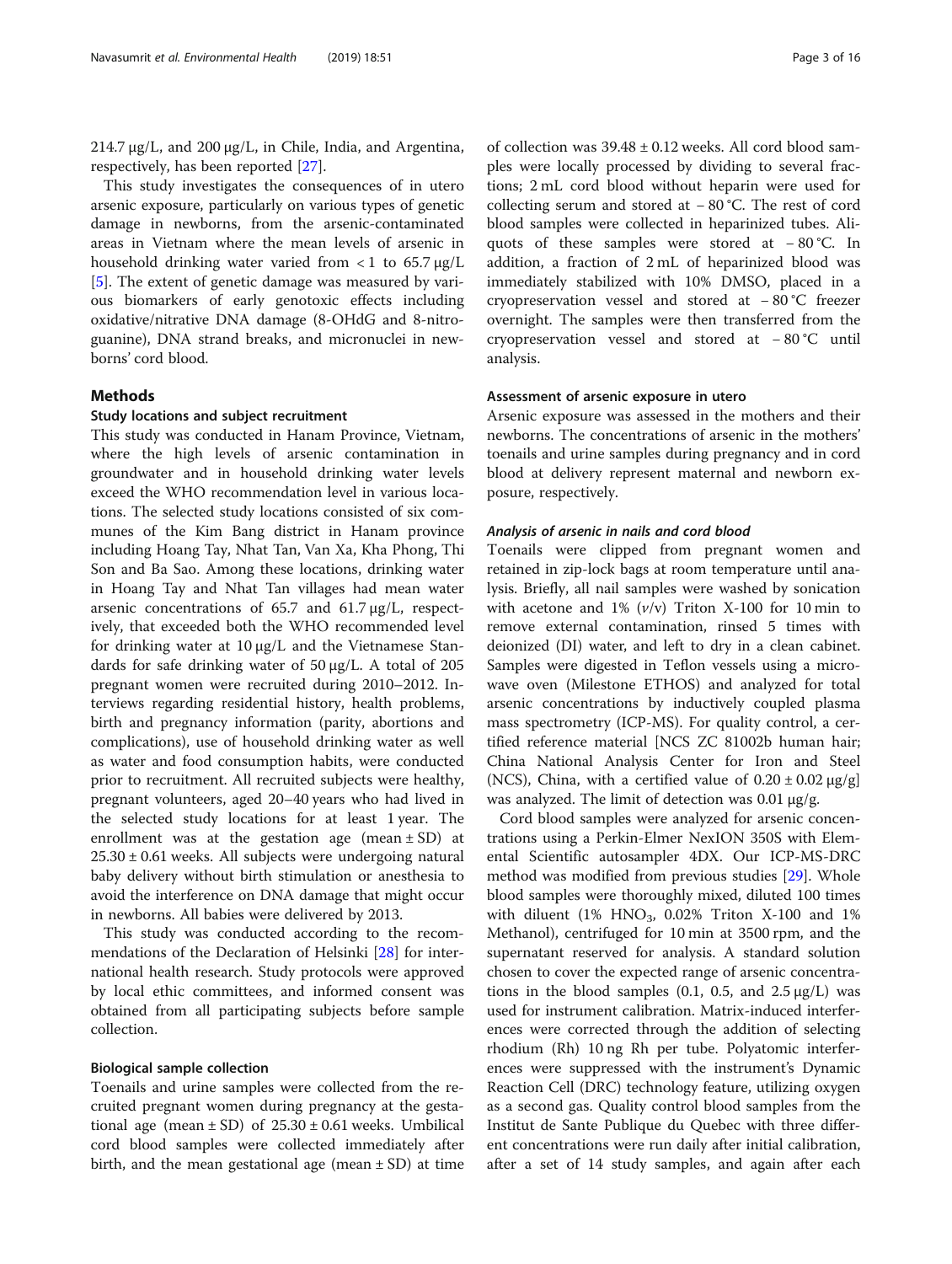recalibration. Coefficients of variation for intra- and inter-precision for QC samples were 5.6 and 3.4%, respectively. All samples were analyzed in duplicate and the coefficients of variation for intra- and inter-precision were 3.6 and 14.3%, respectively. The limit of detection (LOD) of arsenic in blood samples is 0.1 μg/L.

#### Analysis of arsenic concentration in the urine

Urine samples were collected in  $HNO<sub>3</sub>$ -treated lightprotected polyethylene tubes and stored at − 20 °C until analysis. Total arsenic concentration in urine was measured by preparing 10-fold dilutions of urine in 1%  $HNO<sub>3</sub>$  (suprapure grade; Merck) and subjecting the dilutions to ICP-MS analysis, as previously described [[30\]](#page-14-0). For quality control, control material (Seronorm™ Trace Elements Urine Blank, Ref 201,305, Lot OK4636, Norway with a certified value of  $85-90 \mu g/L$ ) was analyzed. The average concentration was 86.19 ± 2.31 μg/L (92.27% accuracy with 2.68% CV). The limit of detection was 0.04 μg/L.

For urinary arsenic speciation, urine samples, preserved with diethyldithiocarbamic acid, were diluted 10-fold with DI water and filtered through a 0.45 μm syringe filter. The filtered sample was analyzed using high performance liquid chromatography (HPLC)/ ICP-MS, [Agilent Model 1100 HPLC, Gemini C18 column  $(150 \times 4.6 \text{ mm}, 5 \mu \text{m})$ , Phenomenex]. The mobile phase consists of 10 mM ammonium phosphate (Merck), 5 mM tetrabutylammonium hydroxide (Merck), and 4% methanol (HPLC grade, Merck), pH 9.2. Arsenic metabolites, including iAs  $(As<sup>3+</sup> + As<sup>5+</sup>)$ , monomethylated arsenic (MMA), dimethylated arsenic (DMA) and arsenobetaine (AB), were determined. For quality control, a SRM (SRM® 2669 level I; NIST, USA) was analyzed. The average obtained of SRM® 2669 for all 5 species showed good recovery ranging between 83.09 and 96.71% with 2.64–7.41% CV. Total urinary arsenic concentration was calculated by summing the concentrations of iAs, MMA and DMA; arsenobetaine was not included in total arsenic concentration. The LODs for iAs, MMA and DMA were 0.15, 0.13 and  $0.10 \mu g/L$ , respectively. Arsenic levels in urine were adjusted with and without creatine. Urinary creatinine was measured using the Jaffe reaction with a commercial kit (Human GmbH-65,205, REF 10051, Wiesbaden, Germany). Concentrations of total arsenic and arsenic metabolites in urine were normalized to creatinine concentrations.

#### Assessment of genetic damage in newborns Analysis of 8-OHdG and 8-nitroguanine in serum

Levels of 8-OHdG in cord blood serum were determined using a highly sensitive 8-OHdG competitive enzymelinked immunosorbent assay (ELISA) kit (JaICA, Japan) according to the manufacturer's instructions. Briefly, a

serum sample (300 μL) was filtered through Microcon-10 kDa Centrifugal Filter with Ultracel-10 membrane to remove high molecular weight protein, then the filtrate  $(50 \mu L)$  was incubated with primary monoclonal antibody (50  $\mu$ L) at 4 °C overnight. Subsequently, the samples were sequentially incubated with HRP-conjugated secondary antibody  $(100 \mu L)$  for 1 h and chromatic solution  $(100 \mu L)$  for 15 min. Finally, the absorbance was measured at 450 nm. The results were expressed as ng/ mL. For analysis of 8-nitoguanine, the levels of serum 8-nitroguanine were determined using a competitive ELISA kit (OxiSelect™ Nitrosative DNA/RNA Damage ELISA kit; Cell Biolabs, USA) according to the manufacturer's instructions. Briefly, serum (50 μL) was added to the 8-nitroguanine conjugated coated microtiter plate and incubated at room temperature for 10 min. Subsequently, the sample was incubated with primary monoclonal antibody (50 μL) for 1 h and HRP-conjugated secondary antibody (100 μL) for 1 h. Then, substrate solution (100 μL) was added and the absorbance was measured at 450 nm. The results were expressed as ng/ mL serum.

#### Analysis of DNA strand breaks in cord blood

For the comet assay method in frozen blood [\[31](#page-14-0)],  $10 \mu L$ of frozen cord blood samples were quick thawed in a water bath at 37 °C and processed immediately for DNA single strand breaks. The alkaline comet assay was performed as previously described with minor modifications [[32\]](#page-14-0). A total of 50 cells from each of the duplicate slides were examined randomly under an epi-fluorescence microscope (Axio Imager Z2, Zeiss, Germany). The extent of DNA damage was measured quantitatively using CometScan image analysis software (MetaSystems) and expressed as Tail length, Olive tail moment and %DNA in tail.

#### Cytokinesis block micronucleus (CBMN) assay in cord blood

Frozen cord blood (1 mL) was quick thawed in a water bath at 37 °C, then the sample was transferred into a clean tube containing 10 mL RPMI 1640 cell culture medium, mixed and centrifuged for 10 min. The pellet was resuspended in 6 mL cell culture medium (RPMI 1640 containing 20% FBS, 1% L-glutamine and 1% Pen/ Strep) and incubated at 37 °C in a humidified incubator with 5%  $CO<sub>2</sub>$  for 24 h. Subsequently, the cord blood cultures were subjected to a CBMN assay according to the protocol previously described [\[33](#page-14-0), [34\]](#page-14-0). After 44 h of cell stimulation by phytohemagglutinin (PHA) (Murex, Dartford, UK), cytochalasin B (Sigma, USA) was added to the blood culture (final concentration of 6 μg/mL) to arrest cytokinesis. At 72 h of PHA-stimulation, the cultures were harvested, fixed and stained. To determine the frequency of MN, slides were stained with DAPI (Prolong<sup>®</sup>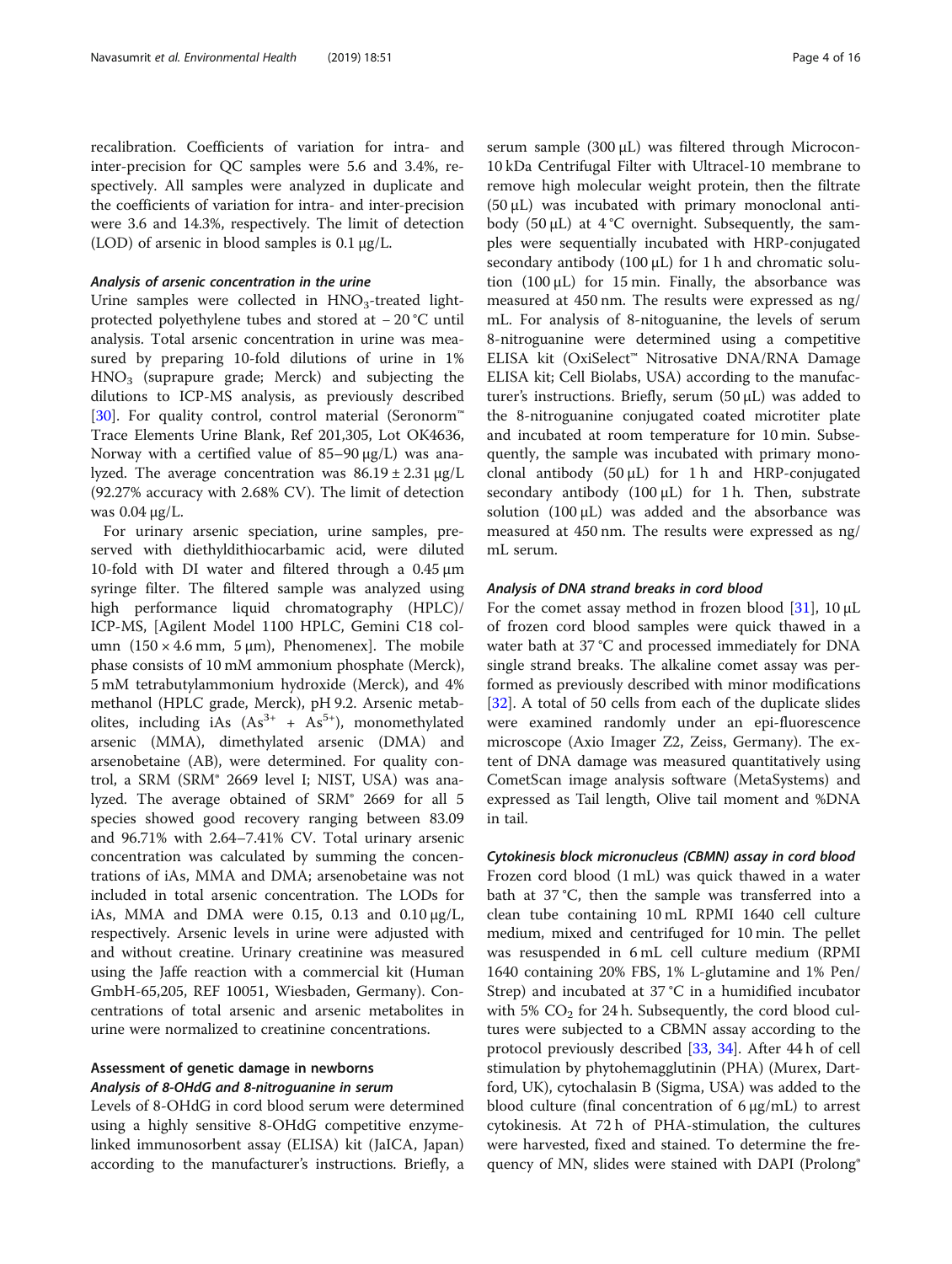Gold Antifade reagent with DAPI, Cell signaling Technology, USA) and viewed under fluorescence microscope (Axio Imager Z2) equipped with Metafer MNScore software (Metasystems). A total number of 1000 mononucleated and binucleated lymphocytes were scored. The nuclear division index (NDI) was determined by staining the slides with solution containing DAPI and PI (Invitrogen, USA) at 0.25 μg/mL Vectashield Antifade Mounting Medium (Vector Laboratories, USA) and randomly scored for 500 cells. The NDI values were calculated as  $(M_1 + 2M_2 + 3M_3 + 4M_4)$ /N where  $M_1$ - $M_4$  represent the number of cells with 1–4 nuclei and N is the total number of cells scored.

Our preliminary study showed that the levels of MN frequency in both mononucleated and binucleated cells and NDI in frozen blood were not different from those of fresh blood (data not shown).

#### Statistical analysis

Statistcal analyses were performed using the Stata software package (version 10, StataCorp LP, College Station, TX, USA). Concentrations of arsenic that were below their corresponding LODs were imputed with the value of the LOD divided by the square root 2. There were 9 and 6 urine samples with values below the LOD for iAs and MMA, respectively. Data are expressed as mean ± SE. One-way ANOVA and Mann-Whitney U test were used to determine statistically significant differences of the study parameters in various exposure groups and between two groups, respectively. Univariate regression model was used to assess the association among the study parameters. A multivariate adjusted regression model was also used to assess the relationships between exposure variables and genetic damages in newborns. The covariates for the multivariate model were selected based on their known biological plausibility as confounders of genetic damage. The potential confounders including age (continuous), BMI (continuous), education (elementary school, secondary school, diploma and college), occupations (housewife, agricultural worker, factory worker, employee and vendor) and gestation age (continuous) at time of sample collection during pregnancy (maternal toenail and urine) and baby delivery (cord blood sample) were adjusted in the model. Arsenic concentrations were assessed for normality using the Skewness/Kurtosis test. Concentrations of arsenic in urine, toenail and cord blood were right skewed and therefore log-transformed arsenic concentration was carried out to obtain a normal distribution for use in the regression models. The associations with multivariate regression models, using residential areas and arsenic exposure (maternal toenail arsenic, urinary arsenic metabolites, cord blood arsenic) as continuous exposure variables and each of the genetic damage markers as

continuous outcomes, were determined. MN frequency was z-scored prior to performing multivariate regression model. All regression coefficients were reported as standardized (z-transformed) β coefficients with 95% confidence interval (CI). In addition, a multiple testing correction was performed for multiple dependent and independent variables by False Discovery Rate (FDR) correction with the Benjamini-Hochberg procedure [\[35](#page-14-0)]. A *p*-value of  $< 0.05$  was considered as a statistically significant difference for all tests.

#### Results

#### Demographic characteristics

Demographic characteristics of mother and infant birth outcomes are shown in Table [1.](#page-5-0) Mothers had a pregnancy BMI of  $21.7 \text{ kg/m}^2$  and a mean age of 26.6 years old. From the 205 pregnant women recruited, maternal arsenic exposure was stratified as low, medium and high exposure groups according to toenail arsenic levels  $< 0.5 \mu g/g$ , 0.5–  $1 \mu$ g/g and >  $1 \mu$ g/g, respectively. A level of 0.5  $\mu$ g/g arsenic in the toenail corresponds to regular consumption of water at the recommended level of 10 μg/L  $[22]$ . Based on maternal toenail arsenic concentrations, arsenic exposure was significantly associated with residential areas ( $p <$ 0.001). The majority of mothers in the low-exposed group lived in areas where arsenic contamination in drinking water was less than the WHO guideline at  $< 10 \mu g/L$  (22%) in Ba Sao, 1.2% in Kha Phong and 58.5% in Thi Son villages). In contrast, most of the arsenic-exposed mothers in the high exposure group lived in Hoang Tay (19.7%) and Nhant Tan (60.6%) where the mean levels of arsenic in drinking water were 65.7 μg/L and 61.7 μg/L, respectively. A greater percentage of higher education level was observed in the low-exposed group, compared to mediumand high-exposed groups. Most of the women were agricultural workers (44.4%), had no complications during pregnancy (92.2%) and had no history of miscarriage (85.4%). Exposure to tobacco smoke in pregnant women was assessed by measurement of cotinine in urine; the median levels in all study groups were in the nondetectable range.

Infant birth outcomes stratified by maternal exposure showed that mean of birth length (49.8 cm) was significantly different among groups ( $p < 0.001$ ). The mean birth length of the low-exposed group (50.40 cm) was significantly higher than that of the medium- (49.1 cm,  $p < 0.001$ ) and the high-exposed groups (49.8 cm,  $p <$ 0.01). In contrast, birth weight, head circumference and gender of newborns were not associated with maternal arsenic exposure.

#### Assessment of arsenic exposure in mother and newborns

Maternal arsenic exposure level was determined by toenail arsenic concentration as a biomarker of long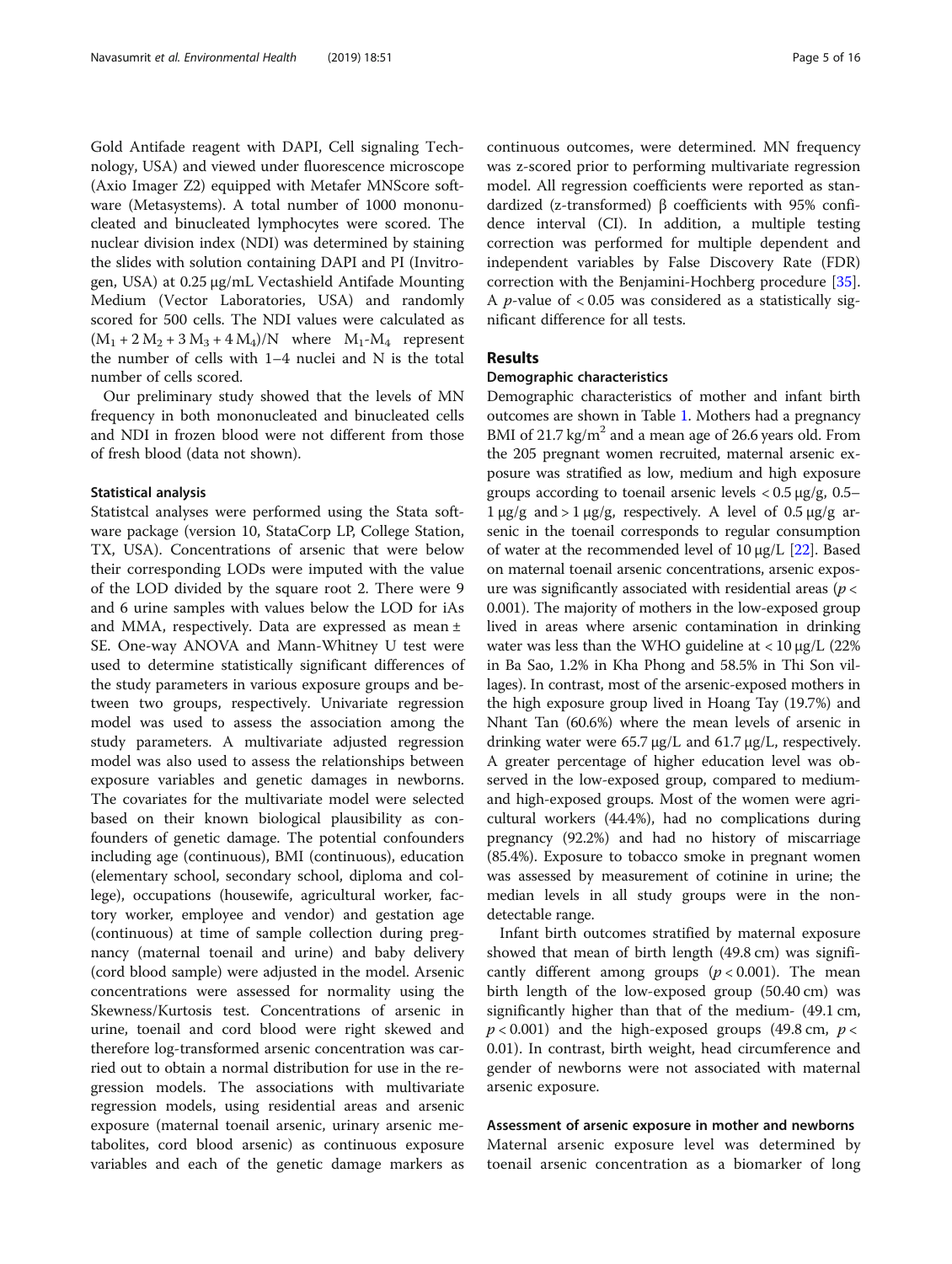# <span id="page-5-0"></span>Table 1 Demographic characteristics of mothers and infant birth outcomes in Vietnamese pregnancy cohort

| Variables                                                    | All            |                       | Maternal arsenic exposure by toenail As |                     |                         |
|--------------------------------------------------------------|----------------|-----------------------|-----------------------------------------|---------------------|-------------------------|
|                                                              |                | Low $(< 0.5 \mu g/g)$ | Medium (0.5-1 µg/g)                     | High $(>1 \mu g/g)$ | $p$ -value <sup>a</sup> |
|                                                              | $(n = 205)$    | $(n = 82)$            | $(n = 57)$                              | $(n = 66)$          |                         |
| Pregnancy BMI ( $kg/m2$ ) (mean $\pm$ SD)                    | $21.7 \pm 2.2$ | $21.5 \pm 2.2$        | $21.5 \pm 2.3$                          | $22.2 \pm 2.1$      | 0.064                   |
| Maternal age (years) (mean $\pm$ SD)                         | $26.6 \pm 4.1$ | $27.1 \pm 4.3$        | $25.7 \pm 3.4$                          | $26.8 \pm 4.3$      | 0.184                   |
| Residential area (As in drinking water) [n (%)] <sup>b</sup> |                |                       |                                         |                     | 0.000                   |
| Ba Sao (0.64 µg/L)                                           | 31(15.1)       | 18 (22.0)             | 10(17.5)                                | 3(4.5)              |                         |
| Kha Phong (0.60 µg/L)                                        | 3(1.5)         | 1(1.2)                | 0                                       | 2(3.0)              |                         |
| Thi Son (1.64 µg/L)                                          | 66 (32.2)      | 48 (58.5)             | 10 (17.5)                               | 8(12.1)             |                         |
| Hoang Tay (65.7 µg/L)                                        | 30 (14.6)      | 6(7.3)                | 11(19.3)                                | 13 (19.7)           |                         |
| Nhant Tan (61.7 µg/L)                                        | 67(32.7)       | 4(4.9)                | 23 (40.4)                               | 40 (60.6)           |                         |
| Van Xa (27.2 µg/L)                                           | 8(3.9)         | 5(6.1)                | 3(5.3)                                  | $\mathsf{O}\xspace$ |                         |
| Education level [n (%)]                                      |                |                       |                                         |                     | 0.019                   |
| Elementary school                                            | 15(7.3)        | 2(2.4)                | 3(5.3)                                  | 10(15.2)            |                         |
| Secondary school                                             | 135 (65.9)     | 51 (62.2)             | 44 (77.2)                               | 40 (60.6)           |                         |
| Diploma                                                      | 40 (19.5)      | 20 (24.4)             | 7(12.3)                                 | 13 (19.7)           |                         |
| College graduate                                             | 15(7.3)        | 9(11.0)               | 3(5.3)                                  | 3(4.5)              |                         |
| Maternal occupation [n (%)]                                  |                |                       |                                         |                     | 0.074                   |
| Housewife                                                    | 32 (15.6)      | 10(12.2)              | 9(15.8)                                 | 13 (19.7)           |                         |
| Agricultural worker                                          | 91 (44.4)      | 31 (37.8)             | 26 (45.6)                               | 34 (51.5)           |                         |
| Factory worker                                               | 44 (21.5)      | 18 (22.0)             | 11(19.3)                                | 15 (22.7)           |                         |
| Employee                                                     | 30 (14.6)      | 18 (22.0)             | 10(17.5)                                | 2(3.0)              |                         |
| Vendor                                                       | 8(3.9)         | 5(6.1)                | 1(1.8)                                  | 2(3.0)              |                         |
| Parity [n (%)]                                               |                |                       |                                         |                     | 0.477                   |
| 1 person                                                     | 75 (36.6)      | 32 (39.0)             | 21 (36.8)                               | 22 (33.3)           |                         |
| 2 persons                                                    | 100 (48.8)     | 41 (50.0)             | 30 (52.6)                               | 29 (43.9)           |                         |
| 3 persons                                                    | 25 (12.2)      | 8(9.8)                | 5(8.8)                                  | 12 (18.2)           |                         |
| $\geq$ 4 persons                                             | 5(2.4)         | 1(1.2)                | 1(1.8)                                  | 3(4.5)              |                         |
| Antenatal care services [n (%)]                              |                |                       |                                         |                     | 0.464                   |
| Province clinic hospital                                     | 20 (9.8)       | 9(11.0)               | 7(12.3)                                 | 4(6.1)              |                         |
| District clinic hospital                                     | 23 (11.2)      | 11(13.4)              | 8(14.0)                                 | 4(6.1)              |                         |
| Health center of commune                                     | 21 (10.2)      | 9(11.0)               | 7(12.3)                                 | 5(7.6)              |                         |
| Private medical center                                       | 125 (61.0)     | 48 (58.5)             | 32 (56.1)                               | 45 (68.2)           |                         |
| Not having antenatal care                                    | 16(7.8)        | 5(6.1)                | 3(5.3)                                  | 8(12.1)             |                         |
| Complications during pregnancy [n (%)]                       |                |                       |                                         |                     | 0.683                   |
| No                                                           | 189 (92.2)     | 74 (90.2)             | 53 (93.0)                               | 62 (93.9)           |                         |
| Yes                                                          | 16(7.8)        | 8(9.8)                | 4(7.0)                                  | 4(6.0)              |                         |
| History of miscarriage [n (%)]                               |                |                       |                                         |                     | 0.409                   |
| Never                                                        | 175 (85.4)     | 71 (86.6)             | 52 (91.2)                               | 52 (78.8)           |                         |
| 1 time                                                       | 23 (11.2)      | 7(8.5)                | 5(8.8)                                  | 11(16.7)            |                         |
| 2 times                                                      | 4(2.0)         | 2(2.4)                | 0                                       | 2(3.0)              |                         |
| $\geq$ 3 times                                               | 3(1.5)         | 2(2.4)                | 0                                       | 1(1.5)              |                         |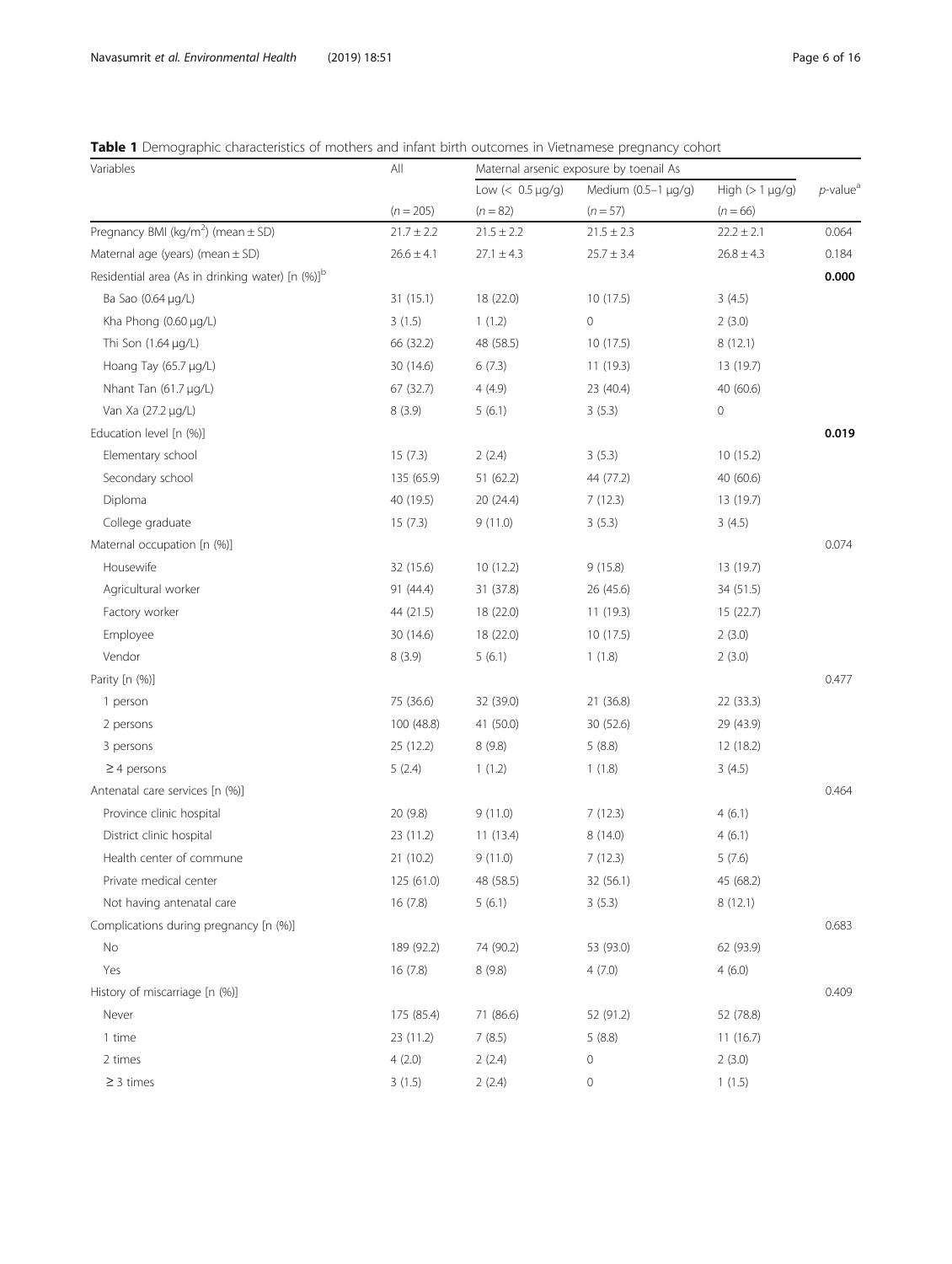<span id="page-6-0"></span>Table 1 Demographic characteristics of mothers and infant birth outcomes in Vietnamese pregnancy cohort (Continued)

| Variables                                            | All            |                       | Maternal arsenic exposure by toenail As |                     |                         |
|------------------------------------------------------|----------------|-----------------------|-----------------------------------------|---------------------|-------------------------|
|                                                      |                | Low $(< 0.5 \mu q/q)$ | Medium $(0.5-1 \mu q/q)$                | High $(>1 \mu q/q)$ | $p$ -value <sup>a</sup> |
|                                                      | $(n = 205)$    | $(n = 82)$            | $(n = 57)$                              | $(n = 66)$          |                         |
| Urinary Cotinine (µg/mmol creatinine) Median (range) | nd (nd-8.03)   | nd                    | nd (nd-8.03)                            | nd                  |                         |
| Infant birth outcomes                                |                |                       |                                         |                     |                         |
| Gender                                               |                |                       |                                         |                     | 0.220                   |
| Male [n (%)]                                         | 109 (53.7)     | 45 (54.9)             | 30 (53.6)                               | 34 (52.3)           |                         |
| Female [n (%)]                                       | 94 (46.3)      | 37(45.1)              | 26 (46.4)                               | 31(47.7)            |                         |
| Birth length (cm) (mean $\pm$ SD)                    | $49.8 + 2.2$   | $50.4 + 2.0$          | $49.1 \pm 2.8$                          | $49.8 \pm 1.4$      | 0.001                   |
| Birth weight (kg) (mean $\pm$ SD)                    | $3.1 \pm 0.8$  | $3.2 \pm 0.8$         | $3.0 \pm 0.8$                           | $3.0 \pm 0.8$       | 0.154                   |
| Head circumference (cm) (mean $\pm$ SD)              | $32.2 \pm 2.7$ | $31.9 \pm 2.1$        | $32.6 \pm 4.0$                          | $32.2 \pm 1.8$      | 0.336                   |

<sup>a</sup>Statistically significant difference among groups at p < 0.05 by One-way ANOVA are highlighted in bold

<sup>b</sup>Mean arsenic concentrations in drinking water obtained from Do et al., 2013 [\[5\]](#page-13-0)

term exposure, and urinary arsenic concentration as a biomarker of recent exposure (Table 2). Maternal toenail arsenic concentrations were significantly different among study groups  $(p < 0.001)$ . The mean levels of arsenic in toenails in pregnant subjects in the medium-exposed group (0.73 μg/g) and high-exposed group (1.92 μg/g) were significantly higher than that of the low-exposed group  $(0.30 \mu g/g, p < 0.001)$ . The mean urinary arsenic concentrations in mothers, measured as the sum of iAs and its metabolites (i.e. MMA and DMA) increased with increasing exposure levels. When compared to the low-exposed group, pregnant women in the high-exposed group had a significant increase in concentrations of total arsenic in urine by 64% ( $p < 0.01$ ) and urinary metabolites of MMA and DMA by  $68\%$  ( $p < 0.001$ ) and  $43\%$  ( $p <$ 0.01), respectively.

As shown in Fig. [1a](#page-7-0), the distribution of iAs and its metabolites in urine in all study groups is in the order of DMA > MMA > iAs. The percentage of distribution of iAs and MMA in the high-exposed group was significantly increased, but DMA decreased, when compared

Table 2 Arsenic exposure in mothers and newborns

| Parameters                      | Maternal arsenic exposure by toenail As |                               |                                              | $p$ -value $b$ |
|---------------------------------|-----------------------------------------|-------------------------------|----------------------------------------------|----------------|
|                                 | Low $(< 0.5$ mg/g)                      | Medium $(0.5-1$ mg/g)         | High $(> 1$ mg/g)                            |                |
|                                 | $(n = 82)$                              | $(n=57)$                      | $(n = 66)$                                   |                |
| Maternal toenail As (µg/g)      | $0.30 \pm 0.01^{\rm b}$                 | $0.73 \pm 0.02^{***}$         | $1.92\pm0.13***$ ###                         | 0.000          |
|                                 | $0.29(0.10-0.49)^c$                     | $0.71(0.50 - 0.99)$           | $1.55(1.00 - 6.07)$                          |                |
| Maternal urinary As             |                                         |                               |                                              |                |
| Total arsenic (µg/L)            | $28.20 \pm 2.27$                        | $40.05 \pm 3.69$ <sup>*</sup> | $60.71 \pm 6.23***$                          | 0.000          |
|                                 | 25.26 (2.16-130.23)                     | 29.26 (8.48-111.05)           | 50.55 (10.03-328.90)                         |                |
| Total arsenic (µg/g creatinine) | $57.46 \pm 4.25$                        | $67.95 \pm 4.58$              | $93.91 \pm 7.42***$ , ##                     | 0.013          |
|                                 | 46.68 (1.57-162.39)                     | 61.88 (13.39-166.66)          | 75.59 (16.57-339.59)                         |                |
| Urinary As metabolites          |                                         |                               |                                              |                |
| $iAs$ ( $\mu g/L$ )             | $3.48 \pm 0.34$                         | $3.38 \pm 0.32$               | $4.71 \pm 0.64$ <sup>**</sup> / <sup>#</sup> | 0.014          |
|                                 | 2.96(nd-17.13)                          | 2.96(nd-9.67)                 | $3.05(0.68 - 38.26)$                         |                |
| $MMA$ ( $\mu q/L$ )             | $4.60 \pm 0.43$                         | $5.57 \pm 0.51$ <sup>*</sup>  | $7.74 \pm 0.81$ <sup>***</sup>               | 0.000          |
|                                 | 3.98(nd-18.42)                          | 4.30(nd-16.82)                | $6.03(0.13 - 40.13)$                         |                |
| DMA (µq/L)                      | $32.90 \pm 2.84$                        | $34.69 \pm 3.34$              | $47.14 \pm 4.90$ <sup>**</sup>               | 0.010          |
|                                 | 25.26(1.59-140.92)                      | 26.28(9.08-115.14)            | 36.17 (5.04-247.81)                          |                |
| Umbilical cord blood As (µq/L)  | $1.70 \pm 0.09$                         | $2.09 \pm 0.13$               | $2.46 \pm 0.21$ <sup>**</sup>                | 0.000          |
|                                 | $1.50(0.17 - 4.60)$                     | $1.78(0.85 - 6.22)$           | 2.05 (0.89-9.72)                             |                |

<sup>a</sup>Statistically significant difference among groups at  $p < 0.05$  by One-way ANOVA are highlighted in bold

Values are expressed as mean±SE (<sup>b</sup>) and median (minimum - maximum) (<sup>c</sup>)<br>\*, \*\*, \*\*\* Statistically significant difference from corresponding low-exposed group at *p* < 0.05, < 0.01 and < 0.001, respectively by Mann-Whitne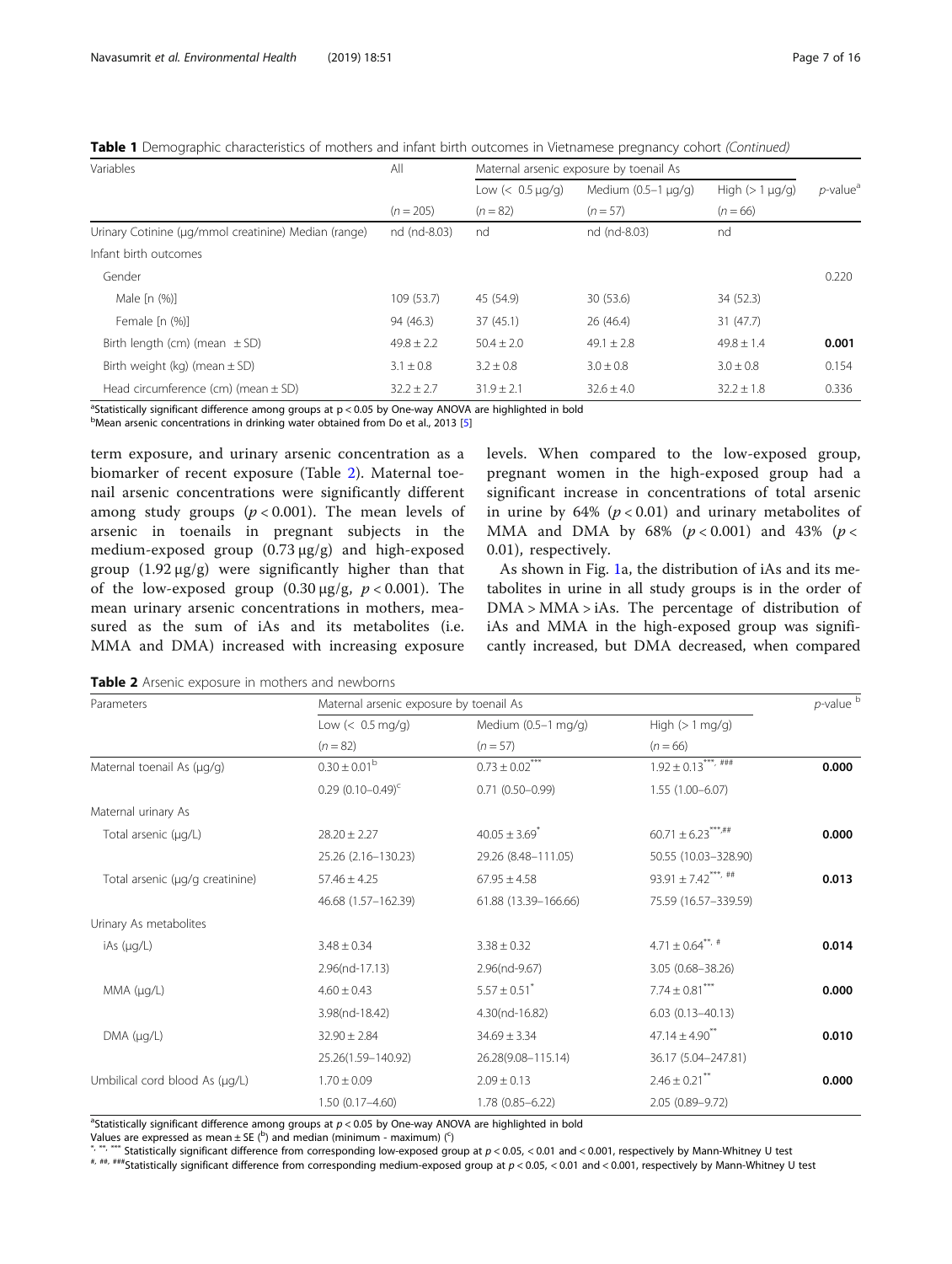<span id="page-7-0"></span>

to the corresponding arsenic metabolites in the lowexposed group.

To compare arsenic methylation among groups, methylation capacity ratios were determined. Methylation indices, primary methylation (total methylated metabolites (MMA + DMA)/total arsenic) and secondary metabolites (DMA/total metabolites), were measured to assess arsenic methylation capacity. In the high arsenic-exposed groups, the mean level of urinary secondary methylation was significantly decreased compared to those of the low- and the medium-exposed groups  $(p < 0.05)$  (Fig. 1b). The results indicated that the ability to methylate arsenic metabolites was lower with higher arsenic exposure.

Arsenic exposure in newborns, determined by cord blood arsenic concentration, increased significantly with increasing levels of maternal arsenic exposure  $(p < 0.001)$ (Table [2\)](#page-6-0). The mean cord blood arsenic concentration from the high arsenic-exposed mothers  $(2.46 \mu g/L)$  was significantly higher than those from the low-exposed group by 44% (1.70  $\mu$ g/L;  $p < 0.001$ ) and the mediumexposed group by 17% (2.09 μg/L). An increase in cord blood arsenic concentration in relation to maternal arsenic exposure levels confirmed that arsenic exposure occurs in newborns in utero as a result of maternal exposure during pregnancy.

#### DNA damage in arsenic-exposed newborns

To assess the impacts of arsenic exposure in utero on early genotoxic effects in newborns in a dose-dependent manner, levels of DNA damage including 8-OHdG,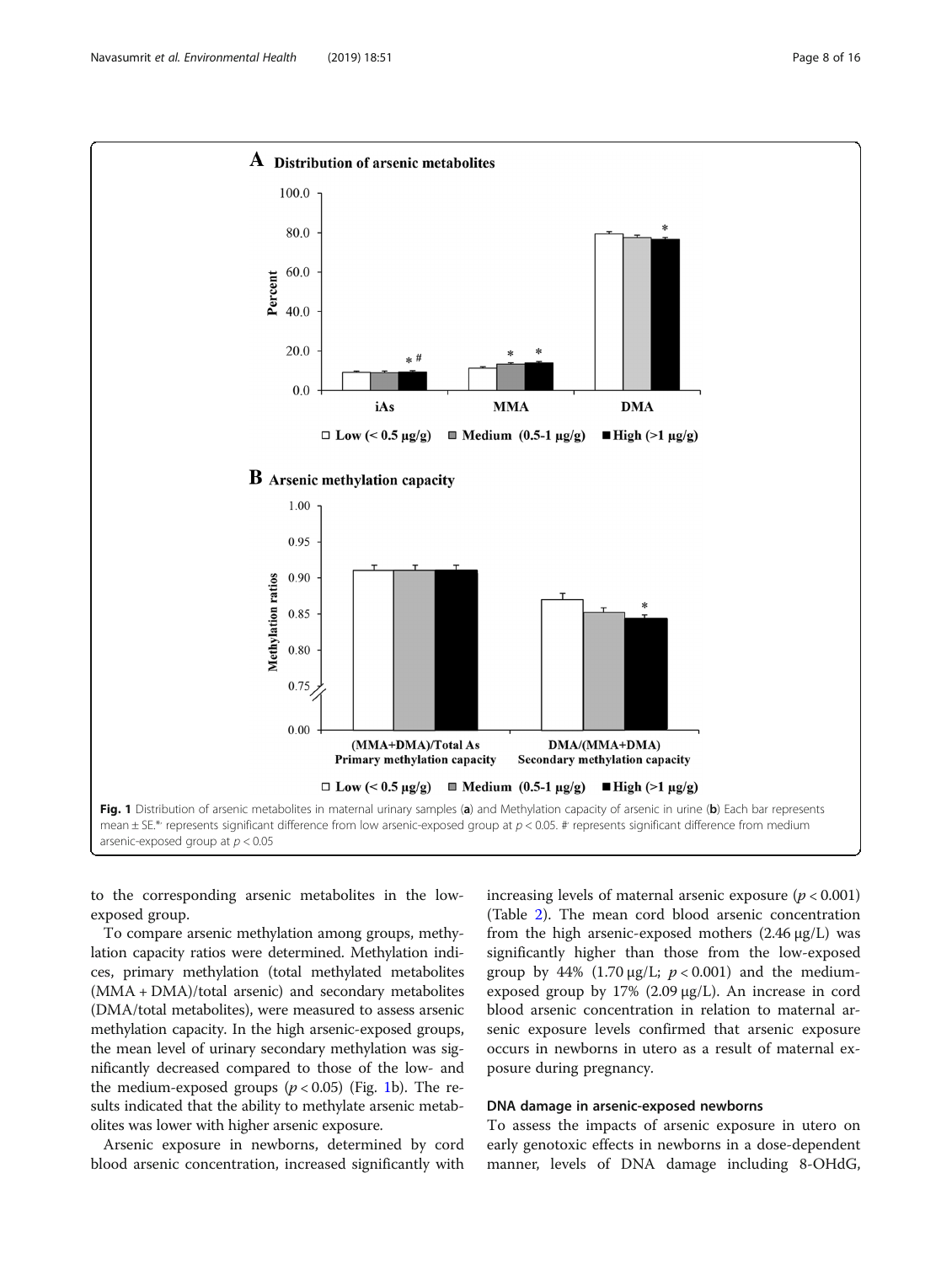| Types of DNA damage           | Maternal arsenic exposure by toenail As |                               |                                 | FDR-                                |
|-------------------------------|-----------------------------------------|-------------------------------|---------------------------------|-------------------------------------|
|                               | Low $(< 0.5 \mu g/g)$                   | Medium (0.5-1 µg/g)           | High $(>1 \mu q/q)$             | adjusted<br>$p$ -value <sup>a</sup> |
| 8-OHdG (ng/mL)                | $0.24 \pm 0.01^{\rm b}$                 | $0.26 \pm 0.01$               | $0.28 \pm 0.01***$              | 0.010                               |
|                               | $0.24$ $(0.13 - 0.44)^c$                | $0.26(0.18 - 0.49)$           | $0.26$ (0.19-0.55)              |                                     |
|                               | $(n = 81)$                              | $(n = 52)$                    | $(n=61)$                        |                                     |
| 8-Nitroguanine (ng/mL)        | $157.66 \pm 13.85$                      | $183.21 \pm 17.90$            | $229.94 \pm 23.34$ <sup>*</sup> | 0.032                               |
|                               | 117.20 (13.59-426.51)                   | 154.99 (22.51-540.60)         | 178.77 (26.73-831.84)           |                                     |
|                               | $(n = 78)$<br>$(n = 53)$                | $(n = 58)$                    |                                 |                                     |
| DNA strand breaks             |                                         |                               |                                 |                                     |
| Tail length (µm)              | $2.37 \pm 0.08$                         | $2.81 \pm 0.10^{11}$          | $3.04 \pm 0.09$                 | 0.000                               |
|                               | $2.38(0.65 - 4.11)$                     | $2.74(1.13 - 4.03)$           | 2.98 (1.69-4.92)                |                                     |
|                               | $(n = 73)$                              | $(n = 48)$                    | $(n = 54)$                      |                                     |
| Olive tail moment $(\mu m)^d$ | $0.20 \pm 0.01$                         | $0.24 \pm 0.01$ <sup>**</sup> | $0.27 \pm 0.01$ <sup>***</sup>  | 0.000                               |
|                               | $0.19(0.07 - 0.39)$                     | $0.22$ (0.07-0.44)            | $0.26(0.11 - 0.49)$             |                                     |
|                               | $(n = 73)$                              | $(n = 48)$                    | $(n = 54)$                      |                                     |
| %DNA in tail                  | $1.36 \pm 0.06$                         | $1.62 \pm 0.08$ <sup>*</sup>  | $1.94 \pm 0.10***$ , ##         | 0.000                               |
|                               | $1.28(0.53 - 3.00)$                     | $1.51(0.37 - 2.88)$           | $1.82(0.48 - 4.05)$             |                                     |
|                               | $(n = 73)$                              | $(n = 48)$                    | $(n = 54)$                      |                                     |

Table 3 DNA damage in cord blood of newborns exposed to arsenic in utero

<sup>a</sup>The raw p-values were subjected to multiple testing correction using FDR-adjusted p-value; Statistically significant difference among groups at  $p < 0.05$  by Oneway ANOVA are highlighted in bold

Values are expressed as mean  $\pm$  SE (b) and Median (minimum - maximum) (c)

\*, \*\*, \*\*\* Statistically significant difference from corresponding low- exposed group at  $p < 0.05$ , < 0.01 and < 0.001, respectively by Mann-Whitney U test #5 tatistically significant difference from corresponding medium-

<sup>d</sup>Olive tail moment is the product of the tail length and the fraction of total DNA in the tail

8-nitroguanine and DNA strand breaks were determined in relation to maternal arsenic exposure levels. Table 3 shows various types of DNA damage in newborns, all of which significantly increased with increasing levels of maternal arsenic exposure. Levels of 8-OHdG in cord blood from the high arsenic-exposed group was higher than those from the medium and the low arsenicexposed groups  $(p < 0.01)$ . Consistent with 8-OHdG findings, the mean level of 8-nitroguanine increased by 16% in the medium-exposed group (183.21 ng/mL) and by 45% in the high arsenic-exposed group (229.94 ng/ mL;  $p < 0.05$ ), when compared to that from the lowarsenic exposed group (157.66 ng/mL). DNA strand breaks in cord blood also increased with increasing maternal exposure levels. Levels of DNA strand break measured as tail length, Olive tail moment and %DNA in tails significantly increased in the medium- and the high arsenic-exposed groups, when compared to the low-exposed group.

#### Cytogenetic damage in arsenic-exposed newborns

The cytogenetic effect of arsenic exposure in utero was determined by MN assay in cord blood. As shown in Table [4,](#page-9-0) MN frequency, analyzed by cytokinesis block micronucleus (CBMN), was measured as MN in mononucleated cells and in binucleated cells as well as nuclear

division index (NDI). MN frequency in mononucleated cells was 0.16, 0.48 and 0.60 in low-, medium- and high-exposed groups, respectively. MN frequency in mononucleated lymphocytes increased with increasing maternal arsenic exposure levels. The MN frequency in the medium- and the high arsenic-exposed groups was significantly higher than that of low-exposed group at  $p < 0.01$  and  $p < 0.001$ , respectively.

The frequency of MN in binucleated cells also increased with increasing exposure levels. A significant increase in MN frequency was observed in high-arsenic exposed groups, compared to low-exposed group (3.08 vs 1.96,  $p < 0.05$ ). However, NDI value, a marker of cell proliferation which is a measure of general cytotoxicity, was not significantly different among groups.

### Associations between arsenic exposure and genetic damage

Univariate analysis was performed to evaluate the associations among study parameters. As shown in Table [5](#page-10-0), maternal arsenic exposure measured as arsenic concentration in toenails was significantly associated with all types of genetic damage in newborns, including DNA base damage (8-OHdG; β = 0.068; 95% CI: 0.023, 0.133, p < 0.01, 8-nitroguanine; β =0.244; 95% CI: 0.078, 0.410,  $p$  < 0.01) and DNA strand breaks (Tail length; β = 0.112;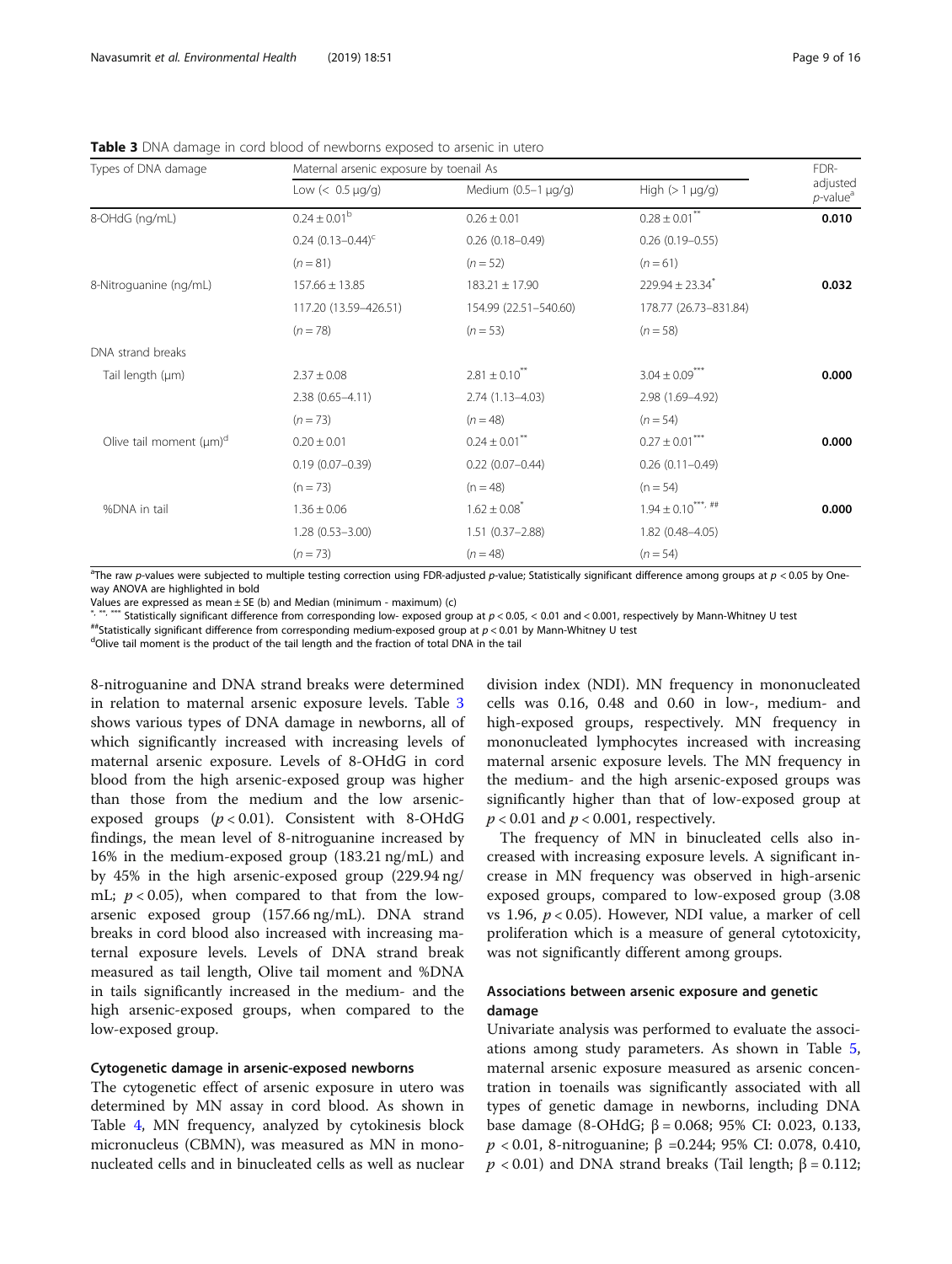<span id="page-9-0"></span>Table 4 Micronucleus frequency in cord blood of newborns exposed to arsenic in utero

| Parameters                                 | Maternal arsenic exposure by toenail As |                          |                                                                                                                                                                                                 | FDR-                                |
|--------------------------------------------|-----------------------------------------|--------------------------|-------------------------------------------------------------------------------------------------------------------------------------------------------------------------------------------------|-------------------------------------|
|                                            | Low $(< 0.5 \mu q/q)$                   | Medium $(0.5-1 \mu q/q)$ | High $(>1 \mu q/q)$<br>$***$<br>$0.60 \pm 0.09$<br>$1.00(0.00 - 2.00)$<br>$(n = 52)$<br>$3.08 \pm 0.41$<br>$2.00(0.00 - 15.0)$<br>$(n = 52)$<br>$1.94 \pm 0.01$<br>1.95 (1.59-2.07)<br>$(n=52)$ | adjusted<br>$p$ -value <sup>a</sup> |
| MN in mononucleated cells (per 1000 cells) | $0.16 \pm 0.04^b$                       | $0.48 \pm 0.08$ **       |                                                                                                                                                                                                 | 0.000                               |
|                                            | $0.00(0.00-1.00)^c$                     | $0.00(0.00 - 2.00)$      |                                                                                                                                                                                                 |                                     |
|                                            | $(n = 70)$                              | $(n = 46)$               |                                                                                                                                                                                                 |                                     |
| MN in binucleated cells (per 1000 cells)   | $1.96 \pm 0.21$                         | $2.26 \pm 0.34$          |                                                                                                                                                                                                 | 0.037                               |
|                                            | $2.00(0.00 - 12.0)$                     | $2.00(0.00 - 13.0)$      |                                                                                                                                                                                                 |                                     |
|                                            | $(n = 70)$                              | $(n = 46)$               |                                                                                                                                                                                                 |                                     |
| Nuclear division index (NDI)               | $1.94 \pm 0.01$                         | $1.97 \pm 0.02$          |                                                                                                                                                                                                 | 0.117                               |
|                                            | 1.92 (1.75-2.19)                        | 1.97 (1.79-2.75)         |                                                                                                                                                                                                 |                                     |
|                                            | $(n = 70)$                              | $(n=46)$                 |                                                                                                                                                                                                 |                                     |

<sup>a</sup>The raw p-values were subjected to multiple testing correction using FDR-adjusted p-value; Statistically significant difference among groups at p < 0.05 by Oneway ANOVA are highlighted in bold

Values are expressed as mean  $\pm$  SE (b) and Median (minimum - maximum) (c)

\*, \*\*, \*\*\* Statistically significant difference from corresponding low- exposed group at p < 0.05, < 0.01 and < 0.001, respectively by Mann-Whitney U test

95% CI: 0.056 0.168,  $p < 0.001$ , Olive tail moment; β = 0.083; 95% CI: 0.017, 0.149,  $p < 0.05$ , % DNA in tail; β = 0.131; 95% CI: 0.056, 0.207,  $p < 0.01$ ), as well as MN frequency (mononucleated cells;  $\beta = 0.698$ ; 95% CI: 0.272, 1.124,  $p < 0.01$ ). Levels of maternal urinary arsenic and arsenic metabolites were also significantly associated with DNA strand breaks and MN frequency. Arsenic concentrations in cord blood had a significant association with all parameters of DNA strand breaks (Tail length; β = 0.192; 95% CI: 0.094, 0.290,  $p < 0.001$ , Olive tail moment;  $β = 0.256$ ; 95% CI: 0.140, 0.373,  $p < 0.001$ , % DNA in tail;  $β = 0.244$ ; 95% CI: 0.111, 0.377,  $p < 0.001$ ) and MN frequency (binucleated cells;  $β = 0.774$ ; 95% CI: 0.560, 0.988,  $p < 0.001$ ).

In addition, a significant association was observed between DNA strand breaks and MN frequency. However, 8-OHdG and 8-nitroguanine were not associated with DNA strand breaks and MN frequency. Arsenic concentrations in maternal toenail concentration was also significantly associated with arsenic concentrations in maternal urinary (β = 0.225; 95% CI: 0.113, 0. 336,  $p < 0.001$ ) and cord blood (β = 0.126; 95% CI: 0.043, 0.209,  $p < 0.01$ ).

Multivariable-adjusted regression analysis was additionally performed to account for potential confounders. As shown in Table [6,](#page-11-0) the model adjusted for covariates of age, BMI, education, occupation and gestational age at time of sample collection during pregnancy (maternal toenail and urine) and baby delivery (cord blood sample) were analyzed in association with various types of genetic damage. After adjustment for confounders, maternal toenail arsenic was significantly associated with DNA base damage (8-OHdG; β = 0.234; 95% CI: 0.089, 0.379,  $p = 0.010$  and 8-nitroguanine; β = 0.210; 95% CI: 0.064, 0.356,  $p = 0.031$ ), DNA strand breaks (Tail length; β = 0.360; 95% CI: 0.221, 0.499,  $p = 0.000$ ), Olive moment;  $β = 0.192$ ; 95% CI: 0.045, 0.339,  $p = 0.000$ , %DNA in tai;

 $β = 0.273$ ; 95% CI: 0.124, 0.422,  $p = 0.000$ ) and MN frequency (mononucleated cells;  $β = 0.325$ ; 95% CI: 0.177, 0.472,  $p = 0.000$ ). Maternal urinary arsenic was not associated with DNA damage; however, significant associations were observed between urinary total arsenic and DNA strand breaks (Olive tail moment,  $β = 0.232$ ; 95% CI: 0.089, 0.076,  $p = 0.000$ ). Cord blood arsenic was significantly associated with DNA strand breaks, measured as Tail length (β = 0.270; 95% CI: 0.131, 0.409,  $p = 0.001$ ), Olive moment (β = 0.316; 95% CI: 0.178, 0.454,  $p =$ 0.000) and %DNA in tail (β = 0.264; 95% CI: 0.125, 0.404,  $p = 0.001$ ), and binucleated MN frequency (β = 0.519; 95% CI: 0.380, 0.657,  $p = 0.000$ ), but not 8-OHdG or 8-nitroguanine.

#### **Discussion**

Our study clearly revealed the detrimental impacts of arsenic exposure during pregnancy which results in various types of genetic damage in newborns in a dose-dependent manner. If such damage persists, it may contribute to the initiation of cancer which may develop later in life.

Arsenic exposure in mothers and their newborns determined as arsenic accumulation in the nails is a sensitive biomarker of long-term arsenic exposure [[1\]](#page-13-0). In this study, maternal toenail arsenic concentrations were significantly associated with residential areas ( $p < 0.001$ ). The majority of mothers in the high arsenic-exposed group lived in the Hoang Tay and Nhat Tan villages where arsenic contamination in drinking water was  $> 60 \mu g/L$  [\[5\]](#page-13-0). In contrast, more than 80% of the mothers in the low arsenic exposed-group lived in Ba Sao, Kha Phong and Thi Son where arsenic contamination in drinking water is  $< 10 \mu g/L$ [[5\]](#page-13-0). These results suggested that drinking water is the major source contributing to arsenic exposure in this study. Urinary arsenic concentration is a biomarker of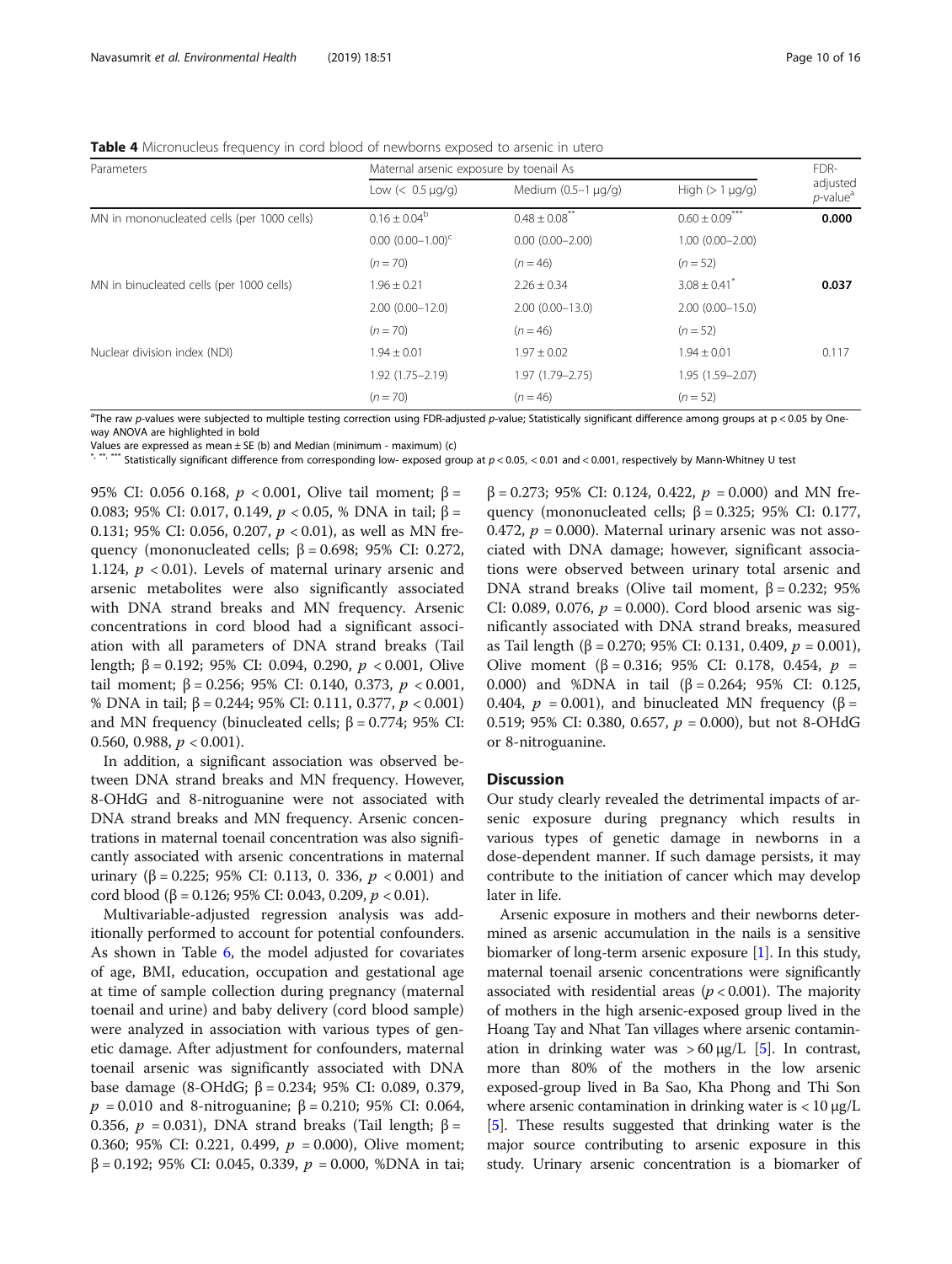| DNA base damage<br>(0.023, 0.133)<br>B-OHOG<br>$0.068$ <sup>**</sup><br>0.003<br>Maternal toenail<br>Maternal urine<br>Arsenic exposure<br>Total As |                    |                   |                        |                       |                        |                   |                            |                       |                      |
|-----------------------------------------------------------------------------------------------------------------------------------------------------|--------------------|-------------------|------------------------|-----------------------|------------------------|-------------------|----------------------------|-----------------------|----------------------|
|                                                                                                                                                     |                    | DNA strand breaks |                        |                       | Micronucleus frequency |                   | Arsenic concentration      |                       |                      |
|                                                                                                                                                     | guanine<br>8-nitro | Tail length       | Olive tail moment      | %DNA in tail          | nucleated<br>Mono      | nucleated<br>ä    | (µg/g creatinine)<br>Urine | Cord blood            | Toenail              |
|                                                                                                                                                     |                    |                   |                        |                       |                        |                   |                            |                       |                      |
|                                                                                                                                                     | 0.244              | $0.112***$        | $0.083$ <sup>*</sup>   | $0.131$ <sup>**</sup> | $0.698^{**}$           | $-0.045$          | $0.225***$                 | $0.126$ <sup>**</sup> |                      |
|                                                                                                                                                     | (0.078, 0.410)     | (0.056, 0.168)    | (0.017, 0.149)         | (0.056, 0.207)        | (0.272, 1.124)         | $(-0.167, 0.077)$ | (0.113, 0.336)             | (0.043, 0.209)        |                      |
|                                                                                                                                                     |                    |                   |                        |                       |                        |                   |                            |                       |                      |
|                                                                                                                                                     | $-0.017$           | 0.058             | $0.135***$             | 0.100                 | 0.378                  | 0.128             |                            |                       |                      |
| $(-0.054, 0.061)$                                                                                                                                   | $(-0.229, 0.196)$  | $(-0.014, 0.129)$ | (0.051, 0.220)         | (0.004, 0.197)        | $(-0.166, 0.922)$      | $(-0.028, 0.084)$ |                            |                       |                      |
| $-0.021$<br>iAs                                                                                                                                     | 0.155              | $-0.009$          | 0.043                  | 0.02                  | $-0.085$               | 0.051             | $-0.054$                   | 0.007                 | $-0.184$             |
| $(-0.079, 0.037)$                                                                                                                                   | $(-0.060, 0.371)$  | $(-0.081, 0.064)$ | $(-0.043, 0.129)$      | $(-0.078, 0.118)$     | $(-0.637, 0.468)$      | $(-0.107, 0.209)$ | $(-0.205, 0.097)$          | $(-0.103, 0.117)$     | $(-0.375, 0.007)$    |
| 0.019<br>MMA                                                                                                                                        | 0.141              | 0.010             | 0.047                  | 0.039                 | 0.496                  | 0.115             | $-0.107$                   | 0.054                 | $0.215$ <sup>*</sup> |
| $(-0.039, 0.077)$                                                                                                                                   | $(-0.075, 0.356)$  | $(-0.063, 0.082)$ | $(-0.039, 0.133)$      | $(-0.059, 0.137)$     | $(-0.056, 1.048)$      | $(-0.043, 0.273)$ | $(-0.257, 0.043)$          | $(-0.056, 0.163)$     | (0.025, 0.405)       |
| $-0.01$<br><b>DMA</b>                                                                                                                               | $-0.238$           | 0.011             | $-0.057$               | $-0.025$              | $-0.146$               | $-0.070$          | $0.445***$                 | -0.097                | 0.003                |
| $(-0.075, 0.055)$                                                                                                                                   | $(-0.475, 0.003)$  | $(-0.070, 0.092)$ | $(-0.153, 0.039)$      | $(-0.135, 0.084)$     | $(-0.763, 0.470)$      | $(-0.246, 0.106)$ | (0.290, 0.600)             | $(-0.218, 0.025)$     | $(-0.212, 0.218)$    |
| $-0.056$<br>Cord blood                                                                                                                              | $-0.086$           | $0.192***$        | $0.256***$             | $0.244***$            | 0.456                  | $0.774***$        | 0.042                      |                       |                      |
| $(-0.135, 0.023)$                                                                                                                                   | $(-0.379, 0.206)$  | (0.094, 0.290)    | (0.140, 0.373)         | (0.111, 0.377)        | $(-0.292, 1.204)$      | (0.560, 0.988)    | $(-0.163, 0.246)$          |                       |                      |
| DNA damage                                                                                                                                          |                    |                   |                        |                       |                        |                   |                            |                       |                      |
| 8-OHdG                                                                                                                                              | 0.025              | 0.082             | $-0.119$               | 0.040                 | 0.016                  | $-0.035$          |                            |                       |                      |
|                                                                                                                                                     | $(-0.021, 0.071)$  | $(-0.083, 0.247)$ | $(-0.356, 0.119)$      | $(-0.148, 0.229)$     | $(-0.007, 0.038)$      | $(-0.096, 0.026)$ |                            |                       |                      |
| 8-nitroguanine                                                                                                                                      |                    | 0.043             | 0.170                  | 0.459                 | $-0.008$               | $-0.063$          |                            |                       |                      |
|                                                                                                                                                     |                    | $(-0.563, 0.649)$ | $(-0.700, 1.040)$      | $(-0.226, 1.144)$     | $(-0.091, 0.075)$      | $(-0.286, 0.160)$ |                            |                       |                      |
| DNA strand breaks                                                                                                                                   |                    |                   |                        |                       |                        |                   |                            |                       |                      |
| Tail length                                                                                                                                         |                    |                   | $0.432$ <sup>***</sup> | 0.063                 | 0.002                  | 0.064             |                            |                       |                      |
|                                                                                                                                                     |                    |                   | (0.201, 0.663)         | $(-0.128, 0.255)$     | $(-0.021, 0.026)$      | (0.003, 0.125)    |                            |                       |                      |
| Olive tail moment                                                                                                                                   |                    |                   |                        | $0.574***$            | $0.033***$             | 0.008             |                            |                       |                      |
|                                                                                                                                                     |                    |                   |                        | (0.482, 0.666)        | (0.018, 0.048)         | $(-0.035, 0.051)$ |                            |                       |                      |
| %DNA in tail                                                                                                                                        |                    |                   |                        |                       | 0.003                  | 0.019             |                            |                       |                      |
|                                                                                                                                                     |                    |                   |                        |                       | $(-0.018, 0.023)$      | $(-0.036, 0.074)$ |                            |                       |                      |

<span id="page-10-0"></span>Navasumrit et al. Environmental Health (2019) 18:51 **Page 11 of 16** Page 11 of 16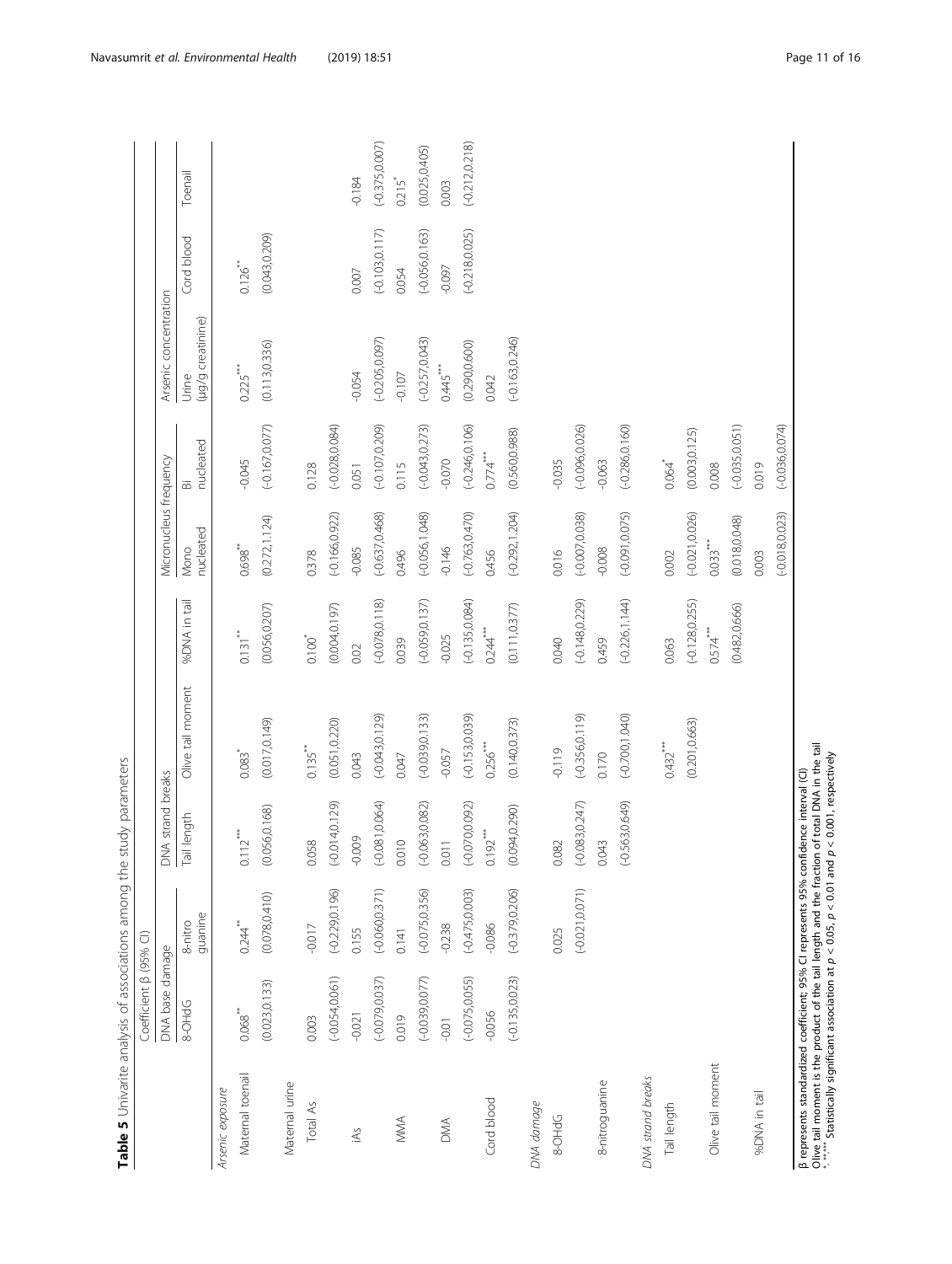<span id="page-11-0"></span>Table 6 Multivariate regression analyses between arsenic exposure and early genotoxic effects in newborns

|                   |                   | Coefficient $\beta$ [adjusted p-value] (95%CI) |                   |                   |                   |                        |                    |
|-------------------|-------------------|------------------------------------------------|-------------------|-------------------|-------------------|------------------------|--------------------|
|                   | DNA base damage   |                                                | DNA strand breaks |                   |                   | Micronucleus frequency |                    |
|                   | 8-OHdG            | 8-Nitroguanine                                 | Tail Length       | Olive Mom.        | %DNA in tail      | Mononucleated          | Binucleated        |
| Toenail As        | $0.234$ [0.010]   | $0.210$ [0.031]                                | $0.360$ [0.000]   | $0.192$ [0.000]   | $0.273$ [0.000]   | $0.325$ [0.000]        | $-0.029$ [0.958]   |
| $(\mu g/L)$       | (0.089, 0.379)    | (0.064, 0.356)                                 | (0.221, 0.499)    | (0.045, 0.339)    | (0.124, 0.422)    | (0.177, 0.472)         | $(-0.175, 0.118)$  |
| Urinary Total As  | $0.003$ $[0.974]$ | $-0.063$ [0.518]                               | $0.142$ $[0.140]$ | $0.232$ [0.000]   | $0.165$ $[0.073]$ | $0.100$ $[0.220]$      | $0.090$ $[0.146]$  |
| (µg/g creatinine) | $(-0.153, 0.158)$ | $(-0.219, 0.094)$                              | $(-0.001, 0.285)$ | (0.089, 0.376)    | (0.020, 0.310)    | $(-0.056, 0.256)$      | $(-0.052, 0.232)$  |
| Urinary iAs       | $-0.038$ [0.974]  | $0.109$ $[0.423]$                              | $0.021$ $[0.781]$ | $0.093$ $[0.112]$ | $0.060$ $[0.359]$ | $-0.034$ [0.339]       | 0.050 [0.146]      |
| $(\mu g/L)$       | $(-0.183, 0.107)$ | $(-0.037, 0.255)$                              | $(-0.114, 0.156)$ | $(-0.042, 0.228)$ | $(-0.077, 0.197)$ | $(-0.213, 0.144)$      | $(-0.119, 0.219)$  |
| Urinary MMA       | $0.012$ [0.974]   | 0.076 [0.518]                                  | $0.054$ [0.538]   | $0.087$ [0.027]   | $0.073$ $[0.268]$ | $0.163$ $[0.091]$      | $0.153$ [0.114]    |
| $(\mu g/L)$       | $(-0.137, 0.161)$ | $(-0.074, 0.226)$                              | $(-0.085, 0.192)$ | $(-0.052, 0.226)$ | $(-0.068, 0.214)$ | (0.016, 0.311)         | (0.011, 0.295)     |
| Urinary DMA       | $-0.006$ [0.974]  | $-0.060$ [0.518]                               | $0.085$ [0.538]   | $0.003$ $[0.056]$ | $0.029$ [0.375]   | $-0.012$ [0.255]       | $-0.011$ $[0.227]$ |
| $(\mu g/L)$       | $(-0.155, 0.143)$ | $(-0.209, -0.090)$                             | $(-0.053, 0.223)$ | $(-0.148, 0.153)$ | $(-0.123, 0.181)$ | $(-0.208, 0.183)$      | $(-0.199, 0.177)$  |
| Cord blood        | $-0.105$ [0.503]  | $-0.026$ [0.732]                               | $0.270$ $[0.001]$ | $0.316$ [0.000]   | $0.264$ [0.001]   | $0.094$ $[0.255]$      | $0.519$ [0.000]    |
| $(\mu q/L)$       | $(-0.254, 0.044)$ | $(-0.177, 0.125)$                              | (0.131, 0.409)    | (0.178, 0.454)    | (0.125, 0.404)    | $(-0.054, 0.242)$      | (0.380, 0.657)     |

including age, BMI, education, occupation, gestational age of sample collection during pregnancy (urine and nail samples) and baby delivery (cord blood sample)

The raw p-values were subjected to multiple testing corrections using FDR-adjusted p-value and the statistically significant are highlighted in bold

β represents standardized coefficient; 95% CI represents 95% confidence interval (CI)

Olive tail moment is the product of the tail length and the fraction of total DNA in the tail

more recent arsenic exposure because it has a half-life of only 4 days in humans [\[36\]](#page-14-0) and the levels correlated with arsenic intake and dietary sources [\[37\]](#page-14-0). In this study, maternal urinary arsenic concentration expressed as μg/g creatinine was significantly associated with maternal toenail concentration  $(p < 0.001)$  and cord blood arsenic concentration ( $p < 0.01$ ).

Cord blood arsenic concentrations reflect chronic arsenic exposure of the fetus during pregnancy [\[38\]](#page-14-0). In this study, mean cord blood arsenic concentrations were 1.70, 2.09 and 2.46 μg/L in low-, medium- and high-arsenic exposed groups, respectively. Cord blood arsenic concentration was significantly associated with that of maternal toenail arsenic ( $r = .295$ ,  $p < 0.001$ ) suggesting an association between fetal and maternal arsenic exposure via drinking water. Furthermore, a significant correlation of arsenic exposure in both mothers and their newborns was in agreement with other epidemiological studies that maternal blood and cord blood arsenic concentrations are highly correlated [\[39](#page-14-0)].

The extent of arsenic toxicity in humans has been reported to be dependent on an individual's capacity to methylate arsenic. The profile of arsenic species reflects the methylation capacity of ingested iAs, and in turn the related toxicity in the body [\[40\]](#page-14-0). Methylated arsenic metabolites can be expressed as a primary methylation index (PMI; ratio of methylated metabolite concentration

to total arsenic concentration) and a secondary methylation index (SMI; ratio of DMA to total methylated metabolites concentration). Our results showed that the group with high exposure had a significant reduction in arsenic methylation capacity, indicated by decreased values for SMI in urine samples compared to the lowest exposed group. Consistent with our results, prior studies have shown that the capacity to methylate MMA to DMA is reduced with increasing exposures [[41\]](#page-14-0) and the association between arsenic exposure and decreased methylation capacity across various age groups and doses has been reported among arsenic-exposed group in China [[42](#page-14-0)]. Lower arsenic methylation capacity, characterized by higher urinary excretion of iAs and MMA as well as higher MMA% and lower SMI, has been associated with increased risk of skin lesion, hypertension, and bladder cancer [[41](#page-14-0)]. A recent prospective case-control study in arsenic-exposed children revealed that arsenic methylation capacity is dose-dependently associated with developmental delays and other indicators of children's health [\[43\]](#page-14-0). In addition, a reduction in methylation capacity in exposed populations has been associated with arsenic-induced ROS generation and higher susceptibility to oxidative DNA damage [\[44](#page-14-0)]. This association was in line with our previous study [\[21](#page-14-0)] in which a significant reduction in arsenic methylation capacity in children exposed to arsenic in utero and continued exposure during early childhood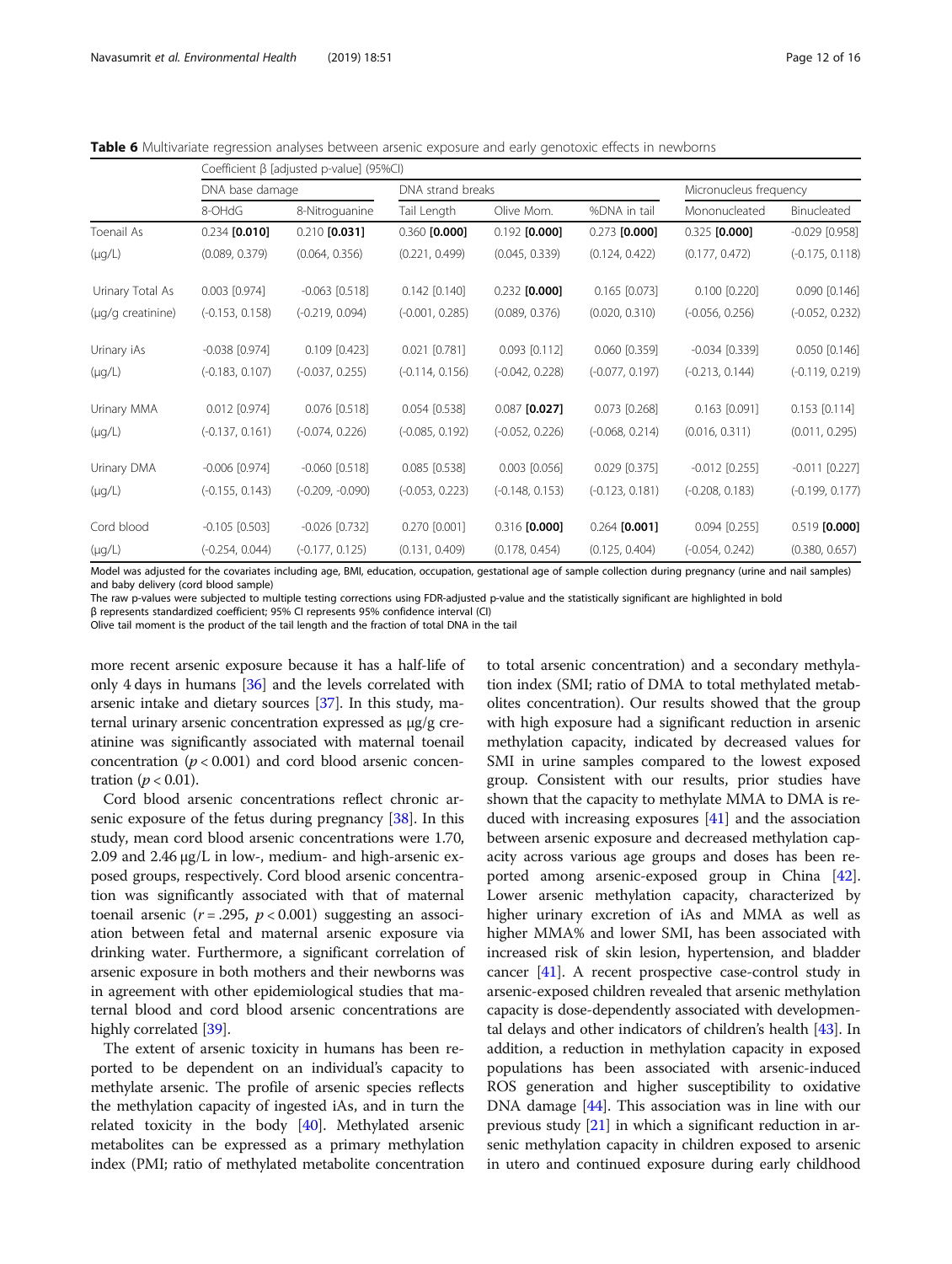had a significant increase in oxidative DNA damage measured as increased 8-OHdG and decreased hOGG1 expression in salivary samples.

Cumulative evidence has shown that the fetus is extremely vulnerable to effects of chemicals when exposure occurs in utero. This exposure can affect the health of the fetus before and after birth. Various mediators involved in stress such as hormones and cytokines derived from the maternal body are generally transported into cord blood [\[45](#page-14-0)]. The increased 8-OHdG, 8-nitroguanine, DNA strand breaks and MN frequency in the newborns suggested that transplacental transfer of arsenic and its toxic intermediate and metabolites from the mother contribute to genetic damage in the newborns.

In recent years, 8-OHdG has been used in many studies not only as a biomarker of oxidative DNA damage but also as an indicator of risk for many diseases including cancer. 8-OHdG can be repaired by hOGG1, which cleaves damaged guanosine from DNA and thereafter it is secreted to extracellular fluids [\[46](#page-14-0)]. The existing data suggest that extracellular 8-OHdG levels are not affected by diet, cell death or artifact formation [\[47\]](#page-14-0). Serum 8-OHdG, a degraded and/or cleaved oxidative product of cellular DNA released to the serum, is associated with the prognosis of several carcinomas such as small cell lung carcinoma [[48](#page-14-0)], endometrioid-type ovarian cancer [\[49\]](#page-14-0) and acute leukemia in children [[50](#page-14-0)]. In this study, levels of 8-OHdG in cord blood serum was increased in relation to maternal arsenic exposure and significantly associated with levels of arsenic in maternal toenails ( $p < 0.01$ ).

In the current investigation, increased maternal arsenic exposure during pregnancy was also associated with increased levels of 8-nitroguanine in cord blood serum. These findings were in line with those from our recent study in a Thai cohort [\[20\]](#page-14-0) that arsenic exposure in utero and continued exposure during childhood increased levels of urinary 8-nitroguanine in exposed newborns and in children through their early life. In addition, the levels of 8-nitroguanine was significantly correlated with promoter hypomethylation and increased expression of COX2, EGR1, and SOC3, all of which are involved in inflammation. These effects suggest the mechanisms through which arsenic exposure in utero and early life resulted in inflammation-induced DNA damage, which may contribute to disease and cancer development in later life.

Single strand DNA breaks are the most common lesions induced by exogenous genotoxic substances. A recent in vitro study also demonstrated that arsenite treatment in mouse thymus cells at environmentally relevant levels induces dose-dependent genotoxicity; increases DNA strand breaks by inhibiting poly (ADP-ribose) polymerase (PARP) activity, which is involved in BER for single strand breaks and oxidative DNA damage, at a low concentration (50 nM), and produces

oxidative stress at higher concentrations (500 nM) [\[51](#page-14-0)]. The present study suggests an association between prenatal arsenic exposure and a significant increase in DNA strand breaks in newborns' cord blood in a dosedependent manner. Multivariate regression analysis showed that all study parameters of DNA strand breaks in umbilical cord blood were significantly associated with arsenic concentrations in cord blood and maternal toenails.

Arsenic is a known agent that causes chromosome breakage (clastogen) and affects the spindle fibers that induce chromosome loss (aneugen) which could give rise to incorrect chromosome segregation, leading to micronuclei (MN) formation [[52\]](#page-14-0). Therefore, Because increased MN frequencies in T lymphocytes from adults have been shown to be predictive for cancer, therefore MN formation is another cytogenetic biomarker that has been widely used as a biomarker of early genetic effects [[53\]](#page-14-0) and potential biomarker of cancer risk [\[54](#page-15-0)]. MN in mononucleated and binucleated lymphocytes are different but complementary measures of genetic damage [[34\]](#page-14-0). The presence of MN in mononucleated cells indicates chromosome breakage/loss before the blood was sampled and reflects damage accumulated during pregnancy (in utero exposure only) [[34](#page-14-0)]. Higher levels of MN in binucleated cord blood lymphocytes were significantly associated with shorter telomere length  $(p = 0.039)$  [\[55](#page-15-0)]. Short telomeres have been suggested to be a potential cancer predisposition factor, indicative of increased genomic instability [[43\]](#page-14-0).

In this study, increased MN frequencies with respect to maternal exposure to arsenic were found in the cord blood of arsenic-exposed newborns. Elevated levels of MN frequency in mononucleated cells and binucleated cells in umbilical cord blood was significantly associated with arsenic concentrations in maternal toenails and cord blood suggesting the possible effects of maternal arsenic exposure on genomic instability in fetuses in utero. A study from the European Union (EU) Project, the NewGeneris Cohort, reported large inter-individual variations of MN frequency measured in cord blood within and between cohorts, with the highest level observed in Greece and the lowest in the United Kingdom; the mean levels of MN frequency were 1.79 and 0.55 per 1000 binucleated cells, respectively [[54\]](#page-15-0). In our study, the mean levels of MN frequency were 1.96, 2.26, and 3.08 per 1000 binucleated cells in cord blood samples from low-, medium- and high-maternal arsenic exposures, respectively. These levels of MN frequency were higher than those from the EU project, even at the low maternal-arsenic exposed group. The MN frequency in this Vietnamese cohort was also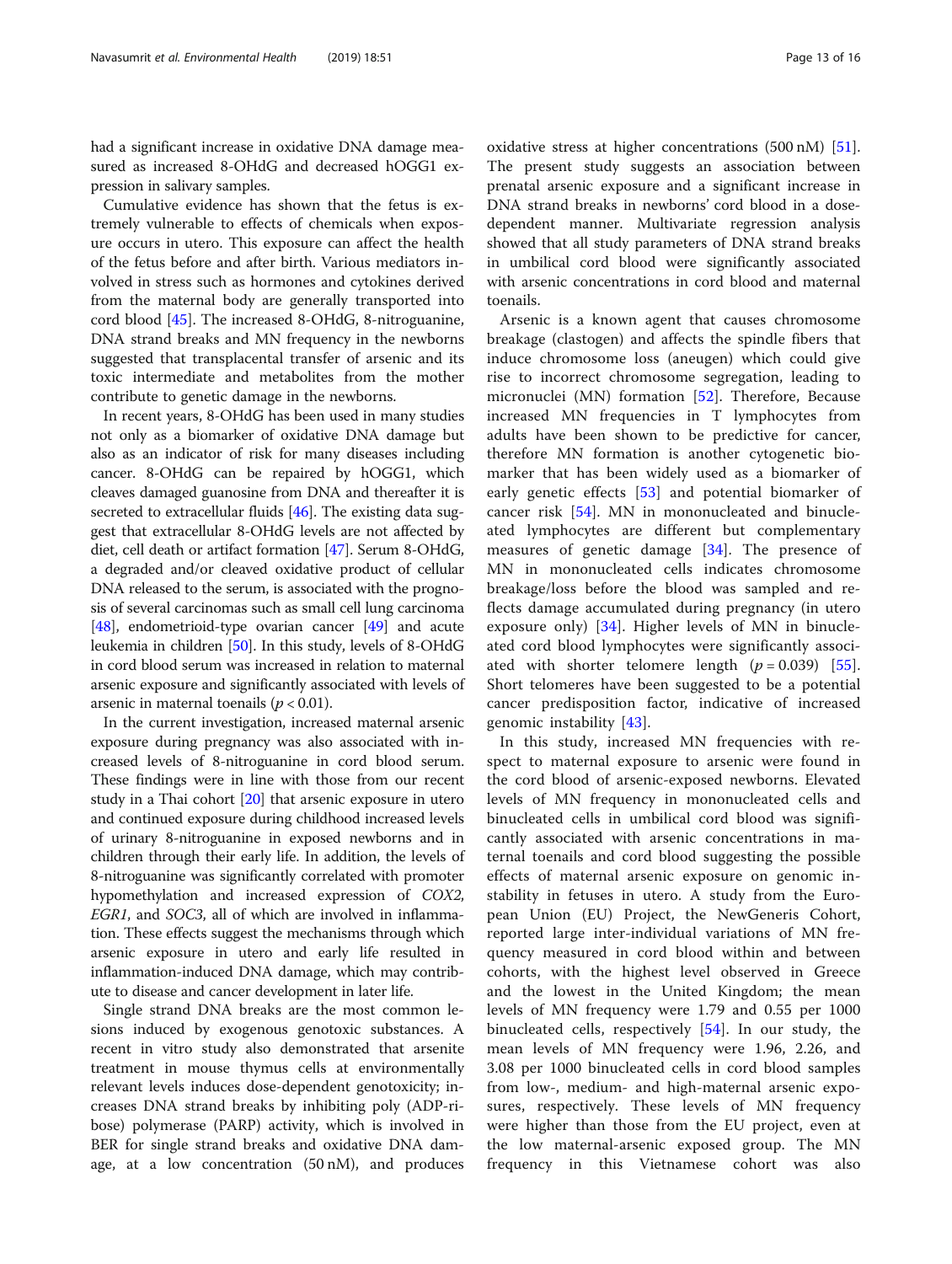<span id="page-13-0"></span>significantly correlated with DNA strand breaks, but not DNA damage.

Multivariable adjusted regression analysis showed a significant association between various types of genetic damage (DNA damage, DNA strand breaks and mononucleated MN frequecy) and maternal toenail arsenic. Cord blood arsenic was significantly associated with DNA strand breaks and binucleated MN frequency. The present study suggested an association between maternal arsenic exposure and genetic damage in newborns. However, this study has some limitations, such as possible residual confounding factors that may influence genetic damage, e.g., co-exposure to other contaminants during pregnancy and maternal genotypes. Additionally, newborns' urine samples could not be obtained to determine the efficiency of arsenic metabolism in newborns to assess the association of arsenic methylation capacity and genetic damage. Future research is needed for the follow-up study to examine the links between in utero arsenic exposure, genetic damage in newborns and disease development later in life.

#### Conclusions

The results in this study provide evidence to support an association between arsenic exposure in utero and various types of genetic damage in the newborns as determined by 8-OHdG, 8-nitroguanine and DNA strand breaks as well as MN frequency. Importantly, these effects are dose-dependent. Increased DNA damage and micronuclei in the newborn may increase risk for diseases, including cancer development later in life. The use of an integrated approach of biomarkers of arsenic exposure and early genotoxic effects provides a better understanding and mechanistic insight into the health risks of in utero arsenic exposure. The information obtained here highlights the importance of prevention/ intervention of arsenic exposure during pregnancy and the need for effective strategies to reduce the risk for development of diseases associated with such exposure.

#### Abbreviations

8-OHdG: 8-hydroxydeoxyguanosine; BMI: Body mass index; CBMN: Cytokinesis-block micronucleus; DMA: Dimethylated arsenic; ELISA: Enzyme linked immunosorbent assay; EU: European Union; hOGG1: Human 8-oxoguanine DNA glycosylase 1; iAs: Inorganic arsenic; ICP-MS: Inductively coupled plasma mass spectrometry; MMA: Monomethylated arsenic; MN: Micronucleus; NDI: Nuclear division index; PMI: Primary methylation index; RNS: Reactive nitrogen species; ROS: Reactive oxygen species; SMI: Secondary methylation index; WHO: World Health Organization

#### Acknowledgements

We gratefully acknowledge the participating subjects in this study. The authors would like to thank Dr. William A. Suk, NIEHS, for his leadership, guidance and support of this research. The authors also thank Dr. Yotsawat Pomyen for his kind assistance with statistical analysis.

#### Funding

This research was supported by a grant from NIEHS to Columbia University (P42 ES 10349) and by the Chulabhorn Research Institute.

#### Availability of data and materials

The data is not available publicly due to ethical restrictions related to protecting participant confidentiality.

#### Authors' contributions

PN coordinated field studies, data analysis, and prepared the manuscript. KC performed analysis of arsenic in biological samples. JP performed analysis of DNA damage. VP, SW and CH carried out the analysis of DNA strand breaks, cytogenetic damage and statistical evaluation. TTB, DNH, NDB, NKH contributed to the field studies and sample collection in Vietnam. KWK was responsible the analysis of arsenic in water. LDS contributed in study design. especially genetic alterations and gene expression. JG coordinates the funding support and analysis of arsenic concentration in cord blood. CM coordinated the overall project implementation. MR as principal investigator, conceived and designed the whole study and experiments, sought funding support as well as wrote the manuscript. All authors read and approved the final manuscript.

#### Ethics approval and consent to participate

The Study protocols including the consent procedure were approved by local ethic committees. Informed consent was obtained from all participating subject before sample collection.

#### Consent for publication

Not applicable

#### Competing interests

The authors declare that they have no competing interests.

#### Publisher's Note

Springer Nature remains neutral with regard to jurisdictional claims in published maps and institutional affiliations.

#### Author details

<sup>1</sup>Laboratories of Environmental Toxicology/Chemical Carcinogenesis, Chulabhorn Research Institute, Laksi, Bangkok 10210, Thailand. <sup>2</sup>Center of Excellence on Environmental Health and Toxicology, CHE, Ministry of Education, Ratchathewi, Bangkok 10400, Thailand.<sup>3</sup>National Institute of Occupational and Environmental Health, Hanoi, Vietnam. <sup>4</sup>International Environmental Research Center, Gwangju Institute of Science and Technology, Gwangju, South Korea. <sup>5</sup>Center for Environmental Health Sciences, Massachusetts Institute of Technology, Cambridge, USA. 6 Department of Environmental Health Sciences, Columbia University, New York, USA.

#### Received: 9 November 2018 Accepted: 16 April 2019 Published online: 07 June 2019

#### References

- 1. WHO. Guidelines for drinking-water quality, fourth edition. Geneva: WHO; 2011. Available: [http://www.who.int/water\\_sanitation\\_health/publications/](http://www.who.int/water_sanitation_health/publications/2011/dwq_guidelines/en/) [2011/dwq\\_guidelines/en/](http://www.who.int/water_sanitation_health/publications/2011/dwq_guidelines/en/). Accessed 11 Sept 2017.
- 2. Berg M, Stengel C, Pham TK, Pham HV, Sampson ML, Leng M, Samreth S, Fredericks D. Magnitude of arsenic pollution in the Mekong and Red River deltas--Cambodia and Vietnam. Sci Total Environ. 2007;372(2–3):413–25.
- 3. Merola RB, Hien TT, Quyen DT, Vengosh A. Arsenic exposure to drinking water in the Mekong Delta. Sci Total Environ. 2015;511:544–52.
- 4. Berg M, Tran HC, Nguyen TC, Pham HV, Schertenleib R, Giger W. Arsenic contamination of groundwater and drinking water in Vietnam: a human health threat. Environ Sci Technol. 2001;35(13):2621–6.
- 5. Do MC, Kim KW, Tran DP, Nguyen DB, Ruchirawat M, Navasumrit P, Suk W, Graziano J. Are existing drinking water sources safe from as contamination in Hanam province, Vietnam? Geochem J. 2013;47(3):363–8.
- 6. Huy TB, Tuyet-Hanh TT, Johnston R, Nguyen-Viet H. Assessing health risk due to exposure to arsenic in drinking water in Hanam Province, Vietnam. Int J Environ Res Public Health. 2014;11(8):7575–91.
- 7. NRC. Critical Aspects of EPA's IRIS Assessment of Inorganic Arsenic: Interim Report. Washington, DC: The National Academies Press; 2013.
- Farzan SF, Karagas MR, Chen Y. In utero and early life arsenic exposure in relation to long-term health and disease. Toxicol Appl Pharmacol. 2013; 272(2):384–90.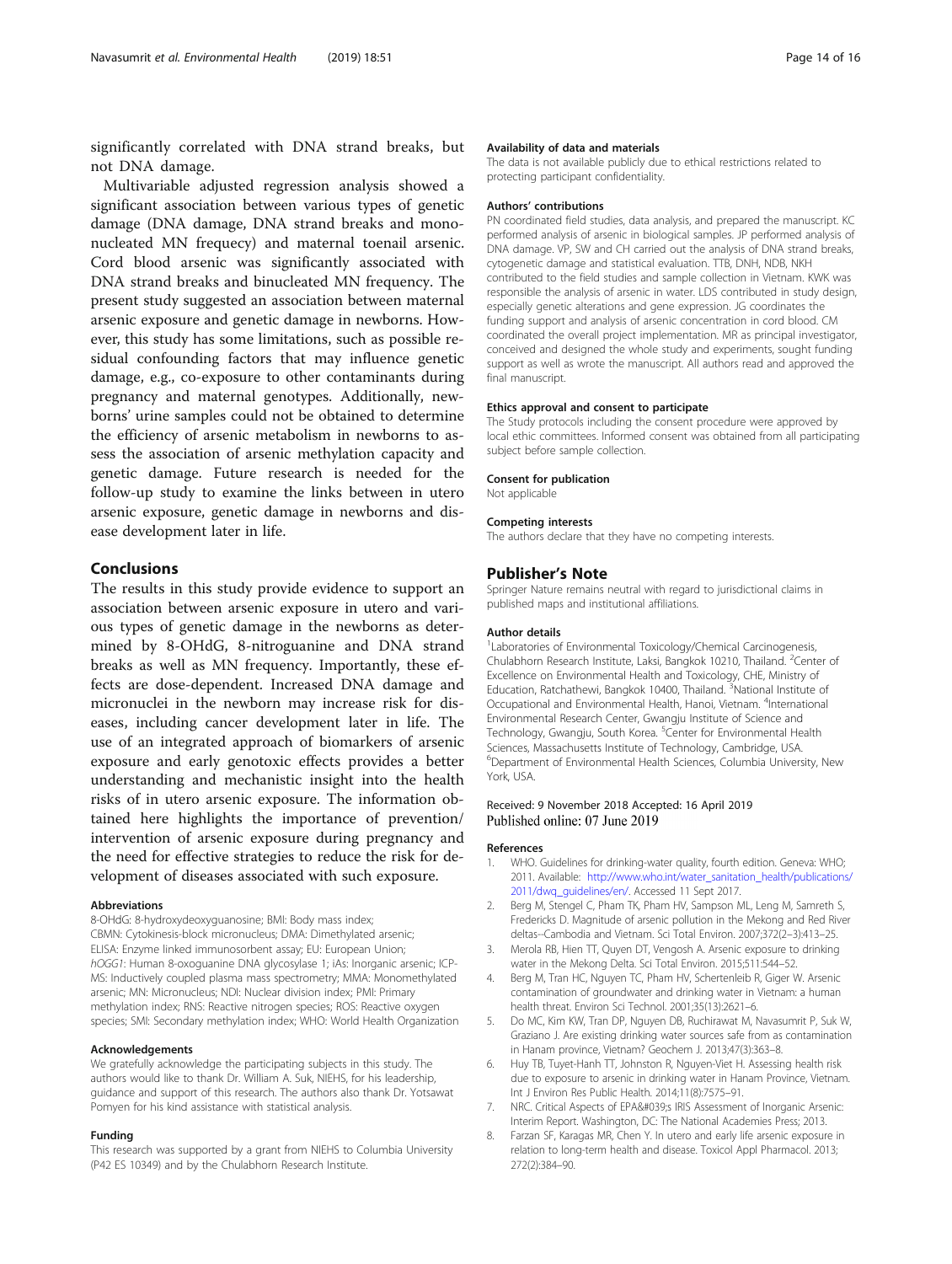- <span id="page-14-0"></span>9. Cooke GM. Biomonitoring of human fetal exposure to environmental chemicals in early pregnancy. J Toxicol Environ Health B Crit Rev. 2014;17(4):205–24.
- 10. Smith AH, Marshall G, Liaw J, Yuan Y, Ferreccio C, Steinmaus C. Mortality in young adults following in utero and childhood exposure to arsenic in drinking water. Environ Health Perspect. 2012;120(11):1527–31.
- 11. Tokar EJ, Diwan BA, Thomas DJ, Waalkes MP. Tumors and proliferative lesions in adult offspring after maternal exposure to methylarsonous acid during gestation in CD1 mice. Arch Toxicol. 2012;86(6):975–82.
- 12. Bhattacharjee P, Banerjee M, Giri AK. Role of genomic instability in arsenicinduced carcinogenicity. A review. Environ Int. 2013;53:29–40.
- 13. Pierce BL, Kibriya MG, Tong L, Jasmine F, Argos M, Roy S, Paul-Brutus R, Rahaman R, Rakibuz-Zaman M, Parvez F, et al. Genome-wide association study identifies chromosome 10q24.32 variants associated with arsenic metabolism and toxicity phenotypes in Bangladesh. PLoS Genet. 2012;8(2):23.
- 14. Ellinsworth DC. Arsenic, reactive oxygen, and endothelial dysfunction. J Pharmacol Exp Ther. 2015;353(3):458–64.
- 15. Zhang J, Wang X, Vikash V, Ye Q, Wu D, Liu Y, Dong W. ROS and ROSmediated cellular signaling. Oxidative Med Cell Longev. 2016;4350965(10):22.
- 16. Coussens LM, Werb Z. Inflammation and cancer. Nature. 2002;420(6917): 860–7.
- 17. Suzuki N, Yasui M, Geacintov NE, Shafirovich V, Shibutani S. Miscoding events during DNA synthesis past the nitration-damaged base 8 nitroguanine. Biochemistry. 2005;44(25):9238–45.
- 18. Hiraku Y. Formation of 8-nitroguanine, a nitrative DNA lesion, in inflammation-related carcinogenesis and its significance. Environ Health Prev Med. 2010;15(2):63–72.
- 19. Ohnishi S, Ma N, Thanan R, Pinlaor S, Hammam O, Murata M, Kawanishi S. DNA damage in inflammation-related carcinogenesis and cancer stem cells. Oxidative Med Cell Longev. 2013;387014(10):5.
- 20. Phookphan P, Navasumrit P, Waraprasit S, Promvijit J, Chaisatra K, Ngaotepprutaram T, Ruchirawat M. Hypomethylation of inflammatory genes (COX2, EGR1, and SOCS3) and increased urinary 8-nitroguanine in arsenicexposed newborns and children. Toxicol Appl Pharmacol. 2017;316:36–47.
- 21. Hinhumpatch P, Navasumrit P, Chaisatra K, Promvijit J, Mahidol C, Ruchirawat M. Oxidative DNA damage and repair in children exposed to low levels of arsenic in utero and during early childhood: application of salivary and urinary biomarkers. Toxicol Appl Pharmacol. 2013;273(3):569–79.
- 22. Fry RC, Navasumrit P, Valiathan C, Svensson JP, Hogan BJ, Luo M, Bhattacharya S, Kandjanapa K, Soontararuks S, Nookabkaew S, et al. Activation of inflammation/NF-kappaB signaling in infants born to arsenicexposed mothers. PLoS Genet. 2007;3(11):2180–7.
- 23. Martinez VD, Vucic EA, Adonis M, Gil L, Lam WL. Arsenic biotransformation as a cancer promoting factor by inducing DNA damage and disruption of repair mechanisms. Mol Biol Int. 2011;718974(10):2.
- 24. Kligerman AD, Malik SI, Campbell JA. Cytogenetic insights into DNA damage and repair of lesions induced by a monomethylated trivalent arsenical. Mutat Res. 2010;695(1–2):2–8.
- 25. Colognato R, Coppede F, Ponti J, Sabbioni E, Migliore L. Genotoxicity induced by arsenic compounds in peripheral human lymphocytes analysed by cytokinesis-block micronucleus assay. Mutagenesis. 2007;22(4):255–61.
- 26. Faita F, Cori L, Bianchi F, Andreassi MG. Arsenic-induced genotoxicity and genetic susceptibility to arsenic-related pathologies. Int J Environ Res Public Health. 2013;10(4):1527–46.
- 27. Annangi B, Bonassi S, Marcos R, Hernandez A. Biomonitoring of humans exposed to arsenic, chromium, nickel, vanadium, and complex mixtures of metals by using the micronucleus test in lymphocytes. Mutat Res. 2016; 770(Pt A:140–61.
- 28. World Medical Association. World Medical Association Declaration of Helsinki Ethical Principles for Medical Research Involving Human Subjects. JAMA. 1989;310(20):2191–4.
- 29. Pruszkowski E, Neubaure K, Thomas R. An overview of clinical applications by inductively plasma mass spectrometry. At Spectrosc. 1998;19(4):111–5.
- 30. Li X, Li B, Xu Y, Wang Y, Jin Y, Itoh T, Yoshida T, Sun G. Arsenic methylation capacity and its correlation with skin lesions induced by contaminated drinking water consumption in residents of chronic arsenicosis area. Environ Toxicol. 2011;26(2):118–23.
- 31. Al-Salmani K, Abbas HH, Schulpen S, Karbaschi M, Abdalla I, Bowman KJ, So KK, Evans MD, Jones GD, Godschalk RW, et al. Simplified method for the collection, storage, and comet assay analysis of DNA damage in whole blood. Free Radic Biol Med. 2011;51(3):719–25.
- 32. Navasumrit P, Chanvaivit S, Intarasunanont P, Arayasiri M, Lauhareungpanya N, Parnlob V, Settachan D, Ruchirawat M. Environmental and occupational exposure to benzene in Thailand. Chem Biol Interact. 2005;154:75–83.
- 33. Fenech M. Cytokinesis-block micronucleus cytome assay. Nat Protoc. 2007; 2(5):1084–104.
- 34. Vande Loock K, Fthenou E, Decordier I, Chalkiadaki G, Keramarou M, Plas G, Roelants M, Kleinjans J, Chatzi L, Merlo F, et al. Maternal and gestational factors and micronucleus frequencies in umbilical blood: the NewGeneris Rhea cohort in Crete. Environ Health Perspect. 2011;119(10):1460–5.
- 35. Benjamini Y, Hochberg Y. Controlling the false discovery rate: a practical and powerful approach to multiple testing. J R Stat Soc Ser B Methodol. 1995;57(1):289–300.
- 36. WHO. ARSENIC AND ARSENIC COMPOUNDS. In: environmental health criteria 224. 2nd ed. Geneva: World Health Organization; 2001.
- 37. Ahsan H, Perrin M, Rahman A, Parvez F, Stute M, Zheng Y, Milton AH, Brandt-Rauf P, van Geen A, Graziano J. Associations between drinking water and urinary arsenic levels and skin lesions in Bangladesh. J Occup Environ Med. 2000;42(12):1195–201.
- 38. Rodrigues EG, Kile M, Dobson C, Amarasiriwardena C, Quamruzzaman Q, Rahman M, Golam M, Christiani DC. Maternal-infant biomarkers of prenatal exposure to arsenic and manganese. J Expo Sci Environ Epidemiol. 2015; 25(6):639–48.
- 39. Guan H, Piao F, Zhang X, Li X, Li Q, Xu L, Kitamura F, Yokoyama K. Prenatal exposure to arsenic and its effects on fetal development in the general population of Dalian. Biol Trace Elem Res. 2012;149(1):10–5.
- 40. Chen Y, Wu F, Liu M, Parvez F, Slavkovich V, Eunus M, Ahmed A, Argos M, Islam T, Rakibuz-Zaman M, et al. A prospective study of arsenic exposure, arsenic methylation capacity, and risk of cardiovascular disease in Bangladesh. Environ Health Perspect. 2013;121(7):832–8.
- 41. Shen H, Niu Q, Xu M, Rui D, Xu S, Feng G, et al. Factors affecting arsenic methylation in arsenic-exposed humans: A systematic review and metaanalysis. Int J Environ Res Public Health. 2016;13(2):205.
- 42. Xu Y, Wang Y, Zheng Q, Li X, Li B, Jin Y, Sun X, Sun G. Association of oxidative stress with arsenic methylation in chronic arsenic-exposed children and adults. Toxicol Appl Pharmacol. 2008;232(1):142–9.
- 43. Hsueh YM, Chen WJ, Lee CY, Chien SN, Shiue HS, Huang SR, et al. Association of arsenic methylation capacity with developmental delays and health status in children: A prospective case-control trial. Sci Rep. 2016;6: 37287.
- 44. Xu YY, Wang Y, Li X, He M, Xue P, Fu JQ, Wang HH, Sun GF. Variations in arsenic methylation capacity and oxidative DNA lesions over a 2-year period in a high arsenic-exposed population. Int Arch Occup Environ Health. 2009; 82(2):251–8.
- 45. Knackstedt MK, Hamelmann E, Arck PC. Mothers in stress: consequences for the offspring. Am J Reprod Immunol. 2005;54(2):63–9.
- 46. Hirano T. Repair system of 7, 8-dihydro-8-oxoguanine as a defense line against carcinogenesis. J Radiat Res. 2008;49(4):329–40.
- 47. Cooke MS, Evans MD, Dove R, Rozalski R, Gackowski D, Siomek A, Lunec J, Olinski R. DNA repair is responsible for the presence of oxidatively damaged DNA lesions in urine. Mutat Res. 2005;574(1–2):58–66.
- 48. Shen J, Deininger P, Hunt JD, Zhao H. 8-Hydroxy-2′-deoxyguanosine (8-OHdG) as a potential survival biomarker in patients with nonsmall-cell lung cancer. Cancer. 2007;109(3):574–80.
- 49. Pylvas-Eerola M, Karihtala P, Puistola U. Preoperative serum 8 hydroxydeoxyguanosine is associated with chemoresistance and is a powerful prognostic factor in endometrioid-type epithelial ovarian cancer. BMC Cancer. 2015;15(493):015–1504.
- 50. Valavanidis A, Vlachogianni T, Fiotakis C. 8-hydroxy-2′ -deoxyguanosine (8- OHdG): a critical biomarker of oxidative stress and carcinogenesis. J Environ Sci Health C Environ Carcinog Ecotoxicol Rev. 2009;27(2):120–39.
- 51. Xu H, Zhou X, Wen X, Lauer FT, Liu KJ, Hudson LG, Aleksunes LM, Burchiel SW. Environmentally relevant concentrations of Arsenite induce dosedependent differential genotoxicity through poly(ADP-ribose) polymerase inhibition and oxidative stress in mouse Thymus cells. Toxicol Sci. 2016; 149(1):31–41.
- 52. Chakraborty T, De M. Clastogenic effects of inorganic arsenic salts on human chromosomes in vitro. Drug Chem Toxicol. 2009;32(2):169–73.
- 53. O'Callaghan-Gordo C, Fthenou E, Pedersen M, Espinosa A, Chatzi L, Beelen R, Chalkiadaki G, Decordier I, Hoek G, Merlo DF, et al. Outdoor air pollution exposures and micronuclei frequencies in lymphocytes from pregnant women and newborns in Crete, Greece (Rhea cohort). Environ Res. 2015;143(Pt A):170–6.